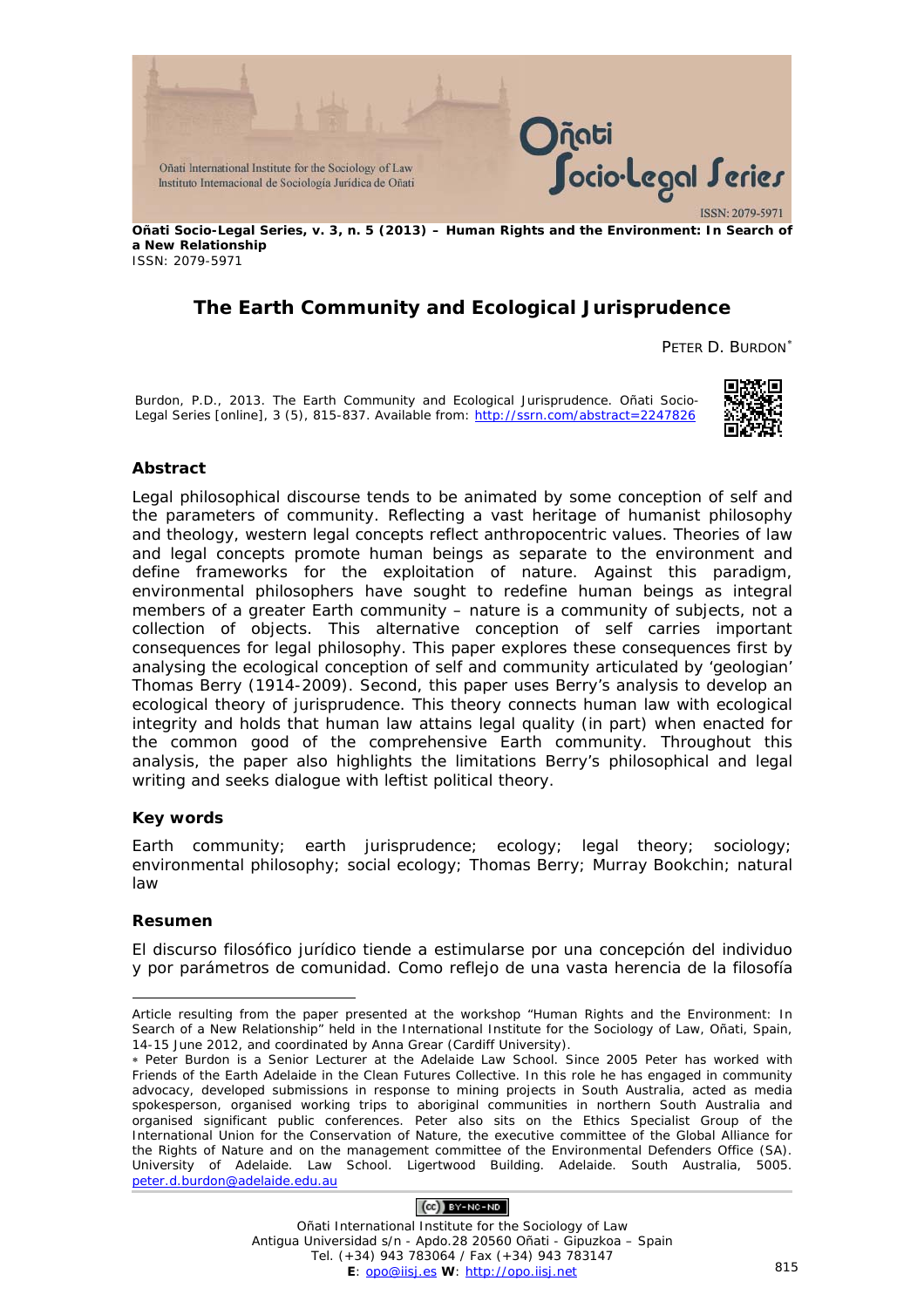humanista y la teología, los conceptos jurídicos occidentales reflejan valores antropocéntricos. Teorías del derecho y conceptos legales promueven seres humanos separados del medio ambiente y definen los marcos para la explotación de la naturaleza. Frente a este paradigma, los filósofos ambientales han tratado de redefinir los seres humanos como miembros de una comunidad de la Tierra más amplia – la naturaleza es una comunidad de sujetos, no una colección de objetos. Esta concepción alternativa del individuo conlleva importantes consecuencias para la filosofía del derecho. Este artículo explora estas consecuencias, primero mediante el análisis de la concepción ecológica del individuo y de la comunidad articulada por el geólogo Thomas Berry (1914-2009). En segundo lugar, este trabajo utiliza el análisis de Berry para desarrollar una teoría ecológica de la jurisprudencia. Esta teoría conecta el derecho humano con la integridad ecológica y sostiene que el derecho humano alcanza (en parte) la calidad jurídica cuando se promulga por el bien común de la comunidad global de la Tierra. A lo largo de este análisis, el informe también pone de relieve las limitaciones de la escritura filosófica y jurídica de Berry y busca el diálogo con la teoría política de izquierdas.

## **Palabras clave**

Comunidad de la tierra; jurisprundencia de la tierra; ecología; teoría jurídica; sociología; filosofía ambiental; ecología social; Thomas Berry; Murray Bookchin; derecho natural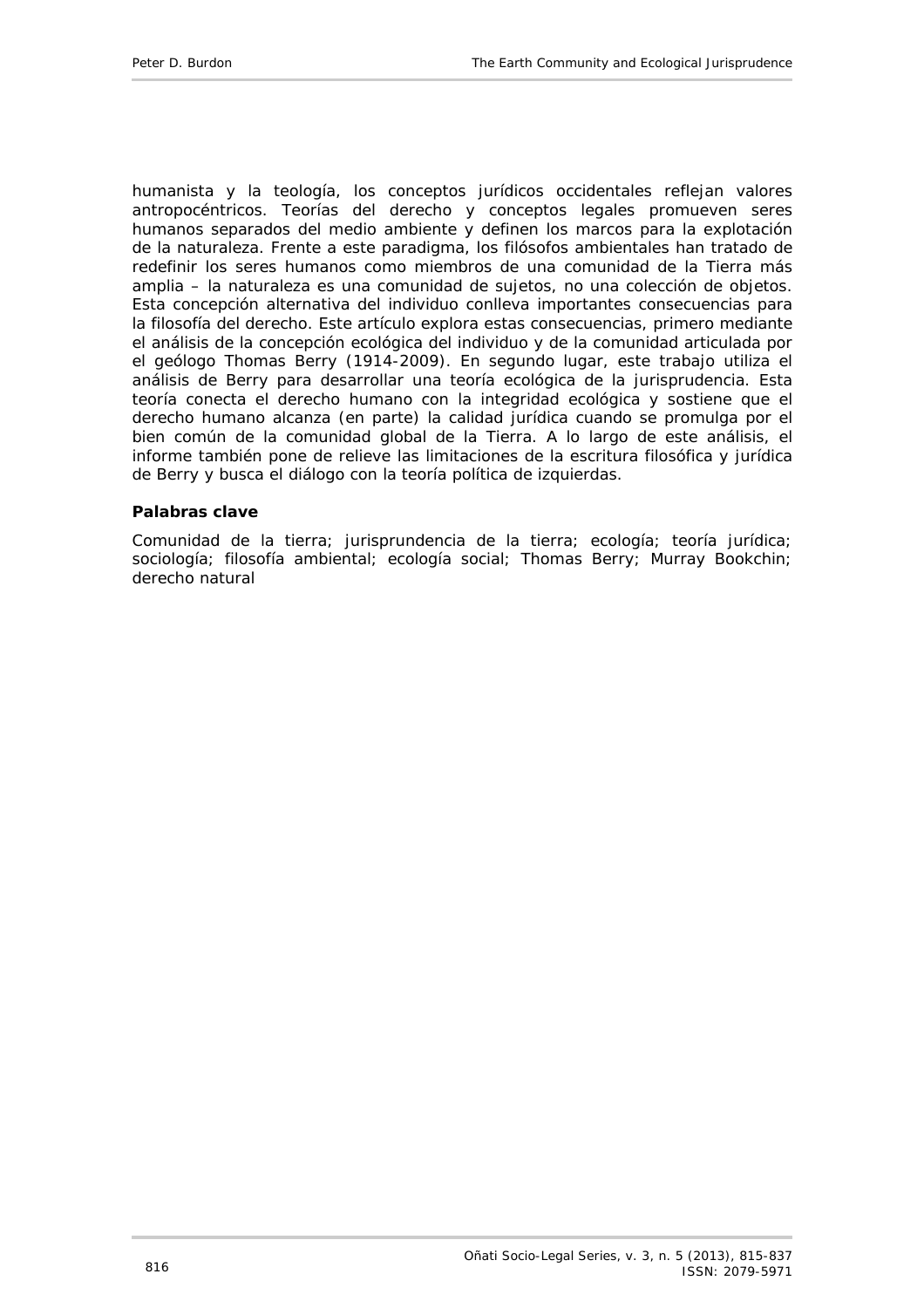# **Table of contents**

| 3.4. The interaction between the Great Law and Human Law 830 |  |
|--------------------------------------------------------------|--|
|                                                              |  |
|                                                              |  |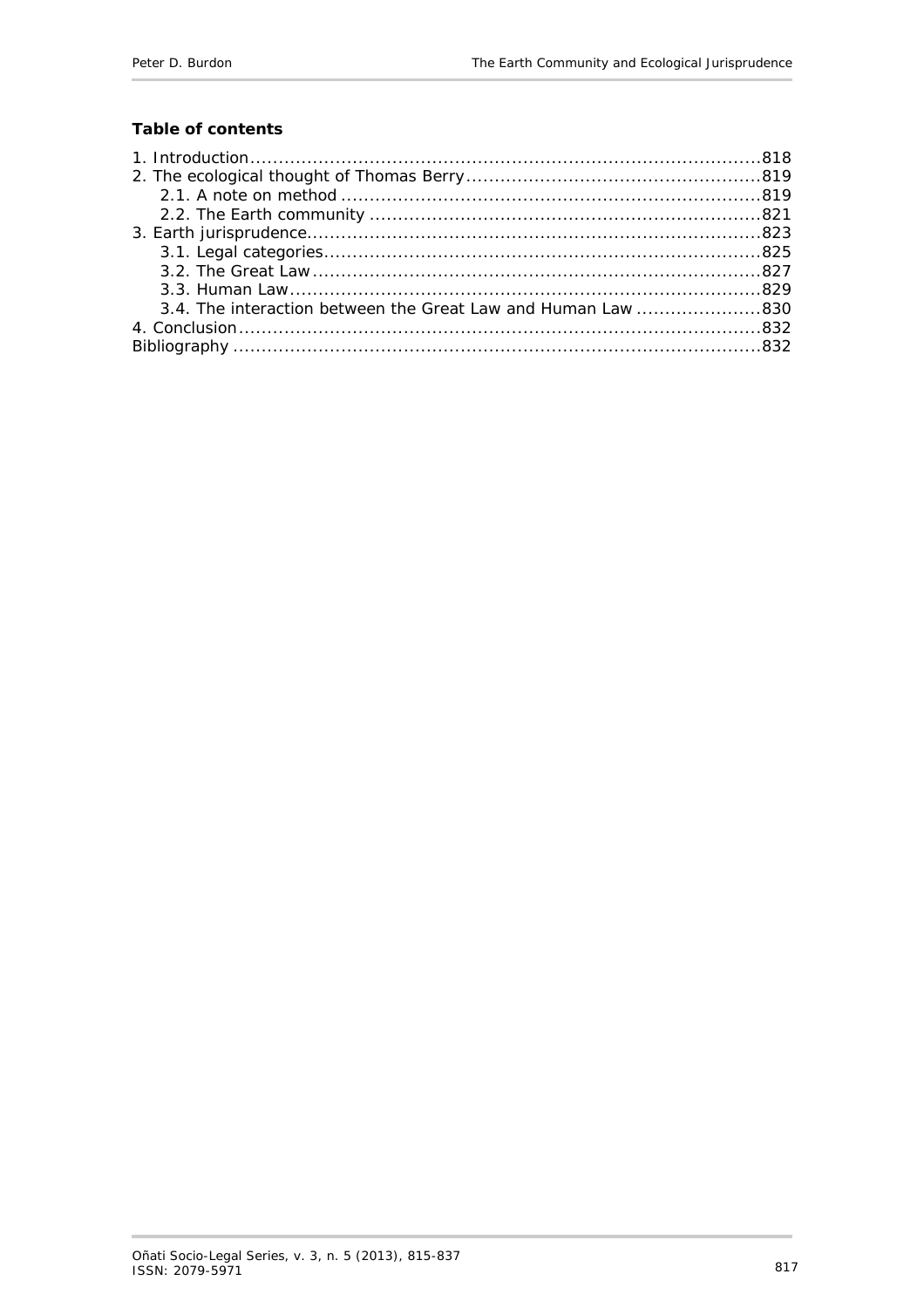# <span id="page-3-0"></span>**1. Introduction**

Legal systems and philosophies emerge from a social context and tend to be animated by the worldview and moral horizon of the political class of a given society (Pashukanis 1989). This class has historically been closed on the basis of race and gender and continues to represented predominately by the wealthy (Wallerstein 2011, p. 77). Law is one of the key mechanisms through which this class analyses itself and projects their image to the world. It also represents the dominant operative theory of society and environment within that society. The instant we begin to approach law from this perspective, the questions we ask about law and the ideas we have regarding its development shift. This point is explicitly recognised by Kermit Hall (2009, p. 1) in his description of law as a 'magic mirror'. This description has two aspects. First, law is understood as a social artefact and analysts are encouraged to explore the social and political underpinnings of a legal system. Further, Hall contends that a proper understanding of the relationship between law and society is a prerequisite for any attempt to influence the future direction of law.

Reflecting a vast heritage of anthropocentric philosophy and theology, the dominant concept of law in analytic jurisprudence is fundamentally human centred. Orthodox conceptions of natural law and legal positivism are concerned with relations between individuals, between communities, between states and between elementary groupings of these categories. Only in rare circumstances does legal theory consider the environment as being relevant to our idea of law. Indeed, the "separation and hierarchical ordering of the human and non-human worlds constitutes the primary assumption from which most Western legal theory begins" (Graham 2011, p. 15). Legal positivism promotes the view that only human beings or corporate 'persons' are subjects and that nature is an object: Nature is not considered to possess inherent value and receives instrumental value and protection from human property rights. Most theorists also begin from the assumption that all of nature should be privately owned and that owners should be provided freedom to use their property as they desire or exchange at will.<sup>[1](#page-3-1)</sup> The image of nature that emerges from legal scholarship is that of a lifeless, inert machine that exists to satisfy the needs, desires (and greed) of human beings.<sup>[2](#page-3-2)</sup>

Against this dominant paradigm, this paper presents an ecocentric analysis of law. Part Two explores the ecological thought of Thomas Berry. It begins by foreshadowing two limitations to his intellectual method – namely his focus on cultural ideas as being determinative of broad social change and also his use of religious terminology. The paper then unpacks Berry's concept of 'Earth community'. According to this concept, human beings are one interconnected part of a broader community of life. All parts of this community are subjects and have value. Berry uses the concept of Earth community as a platform to advocate for the extension of ethics beyond interpersonal human relationships to include the comprehensive Earth community. Further, Berry argues that paradigmatic shifts in cultural ethics have the potential to induce change in a range of human institutions, including the law. To this end, Berry began the process of formulating an ecocentric theory of law termed 'Earth Jurisprudence'.

Part Three of this paper investigates Berry's juridical writing and develops his ideas regarding Earth Jurisprudence. This theory advocates for the recognition of two kinds of 'law' organised in a hierarchy. At the apex is the Great Law, which represents the principle of Earth community and which is measured with reference to the scientific concept of ecological integrity. Beneath the Great Law is Human Law, defined as being rules articulated by human authorities that are consistent

<sup>&</sup>lt;sup>1</sup> This view is particularly strong in neoliberal economics (Harvey 2006).

<span id="page-3-2"></span><span id="page-3-1"></span><sup>&</sup>lt;sup>2</sup> Deprived of any autonomous life force, nature was open to be manipulated without restraint according to the human will. Nature became, as Heidegger later noted, "one vast gasoline station for human exploitation" (Heidegger 1982).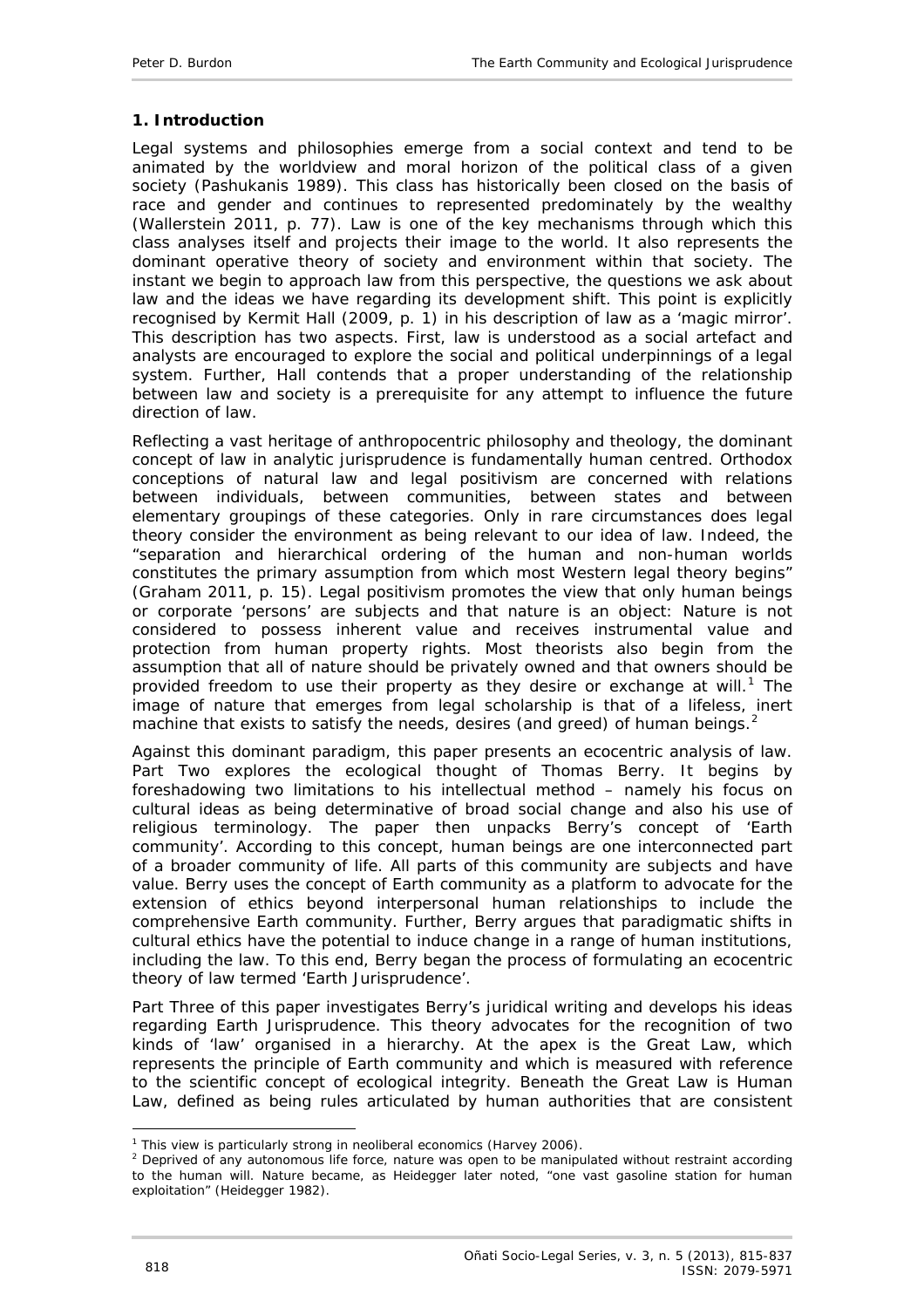<span id="page-4-0"></span>with the Great Law and enacted for the comprehensive common good. The interrelationship between the Great Law and Human Law is also discussed below. Specifically, I interpret Berry as contending that Human Law derives its legal quality and authority from the Great Law. In this function, the Great Law acts as a bedrock standard or measure for Human Law. Laws that contravene the Great Law and risk the health and future flourishing of the Earth community are considered to be a corruption of law and do not attain legal quality.

# **2. The ecological thought of Thomas Berry**

## *2.1. A note on method*

William Nathan Berry (1914-2009) was a cultural historian and a scholar devoted to the study of world religions and ecology. He entered the Passionist order of the Roman Catholic Church and upon ordination took the name Thomas after Thomas Aquinas, whose *Summa Theologica* he admired. He received his PhD from the Catholic University of America in European intellectual history, with a thesis on Giambattista Vico (1949). Berry then learned Chinese and Sanskrit to study the culture and traditions of Buddhism (Berry 1989a) and Hinduism (Berry 1992). For more than twenty years, Berry directed the Riverdale Center of Religious Research. During this period he taught at Fordham University where he chaired the History of Religions program. From 1975-1987 he was President of the American Teilhard Association, and it was from Teilhard de Chardin that he was inspired to develop a scientific cosmological narrative that explained the origin and evolution of the universe (Swimme and Berry 1992). $3$  Berry was also active in the environment movement from the 1960's and published a series of works that examined the ecological self, community and the transformation of the modern industrial age toward an ecological society (Berry 1982, 1999 and 2006).

Before examining Berry's ideas, two aspects of his method deserve specific mention. First, influenced by his training as a cultural historian, Berry sought not only explanations but answers to the present environmental crisis in cultural analysis – primarily religion and cosmology. Even when Berry considers other explanations, such as growth economics (Berry 1999, p. 117-150) or failings in university education (Berry 1999, p. 72-86), he interprets them as manifestations of a single cultural crisis: "[t]he deepest cause of the present devastation is found in a mode of consciousness that has established a radical discontinuity between the human and other modes of being" (1999 p. 4). The ultimate aim of Berry's writing (1999, p. 4) is to use the medium of story to catalyse a paradigm shift in human culture from a destructive anthropocentric view of nature, toward an ecocentric vision when "humans would be present to the planet in a mutually beneficial manner". In undertaking this project, Berry contends that anthropocentrism is the root cause of the environmental crisis and that cultural narrative is the key to social transformation.

By way of critique, it is arguable that Berry's explanation of social change suffers from mental determinism. This is the notion that 'ideas' are the sole determinant of social change. As a cultural theorist, Berry is not alone in seeing social change as being determined by a narrow range of factors. Karl Marx, for example, is often accused (quite wrongly in my view) of technological determinism (Cohen 1978) or class struggle determinism (Marx and Engels 1879). Other theorists place the nature dictates argument (Diamond 2005), the process of production (Holloway 2002), changes in lifestyle or consumption (Hawken 2007) or mental conceptions of the world (Klein 2008) as being sufficient to cause social change.

Certainly, Berry's exclusive focus on mental ideas is as insufficient as any other narrow project for social change. This does not invalidate his analysis, however, it

<span id="page-4-1"></span><sup>&</sup>lt;sup>3</sup> See also Swimme and Tucker (2011).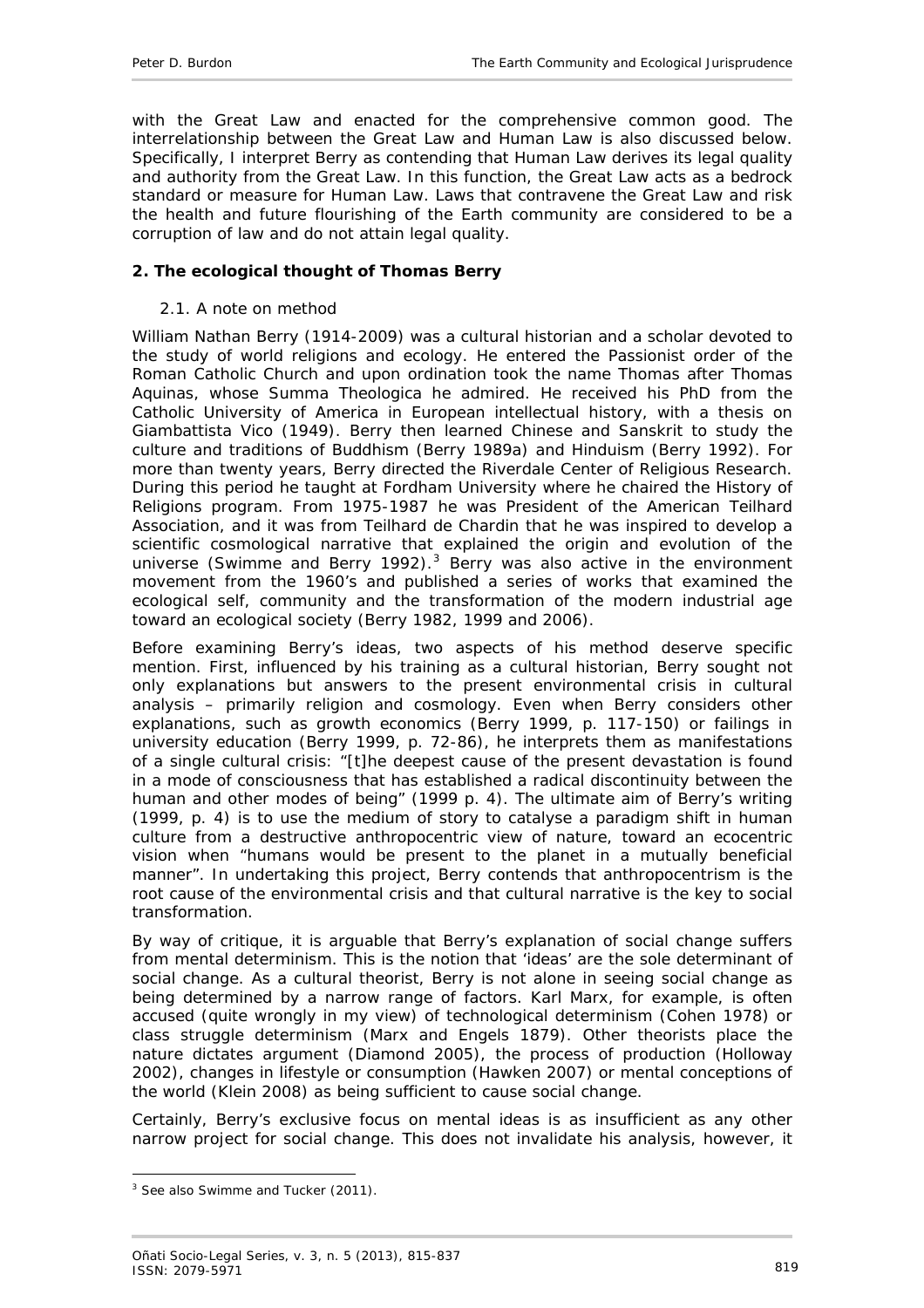is essential that one approach his work through this critique. While arguably necessary, Berry's insights in cosmology and cultural theory are insufficient to shift contemporary industrial society onto a sustainable footing. In practice, major social transformations occur through a dialectic of transformations across a range of moments and develop unevenly in space and time to produce all manner of local contingencies.[4](#page-5-0) A deterministic stance fails to capture this complex interplay and produces a contingency in social development (Harvey 2010 p. 196).

A second aspect of Berry's method that requires attention is his use of metaphor and religious language to describe scientific insights.<sup>[5](#page-5-1)</sup> For example, Berry uses the word "communion" or "intimacy" to describe concepts such as interconnectedness. As will be seen below, Berry also invokes spiritual concepts such as the "psychic energies of the universe" and "numinous energy". In other works, Berry contends that a viable human presence on the Earth requires the "reinvention of the human at the species level … by means of story and shared dream experience" (Berry 1999, p. 159), a "new cultural coding" (Berry 1982, p. 211) and that human beings should "descend into our prerational … instinctive resources (Berry 1982, p. 207)".

Statements such as these have been criticised by both religious and nonreligious writers. For example, libertarian socialist Murray Bookchin (1999, p. 227) describes Berry as an "antirationalist" and "intuitionist mystic". Bookchin contends further that Berry's eco-mysticism abounds among deep ecologists who "accept biocentrism and seek 'ecological consciousness' and mystical experiences of self-in-Self" (Bookchin 1999, p. 227). Bookchin abhors such sentiments and other attempts to animate the ecology movement through "degrading" and "simple minded" forms of spirituality or nature worship (Bookchin 1991, p. 36). He also criticises ecospirituality on the basis that it "deprecates human activity in the biosphere, as though its ill-effects had no social basis" (Bookchin 1991, p. 36) and has the potential to diminish political activism into therapeutic "encounter-groups" (Bookchin 1990, p. 163).

In establishing this critique, Bookchin is not denying the need for a renewed ecological sensibility or suggesting that ecological spirituality is an intrinsically negative pursuit. Rather, Bookchin is attempting to preserve the "decent" and "wholesome sensitivity to nature" that spirituality *can* provide and to challenge nonrational and individualistic mysticism (Bookchin 1991, p. 35). In this respect, I am sympathetic to Bookchin. However, I contend that Bookchin's critique fails to engage with Berry's use of metaphor and ultimately amounts to a misrepresentation. For example, Berry's use of the phrase "dream experience" refers to collectively held aspirations or ambitions, $6$  not to individual inscendence, $7$ which results in a vision of how to personally contribute to life. Other terms, such as "cultural coding", are explicitly defined by Berry as referring to "cultural traditions" rather than to biological matter (Berry 19[8](#page-5-4)2, p. 194).<sup>8</sup> Another shortcoming of Bookchin's critique is that he does not engage with Berry's later work, which is deliberately more secular in style and employs scientific concepts to concretize mythic interpretations (Dalton 1999, p. 77-101). Had Bookchin been

<span id="page-5-0"></span><sup>4</sup> Despite his representation as a deterministic social theorist, Marx offers an interesting analysis of social change in volume one of capital (Marx 1990, p. 494-495, footnote 4). Here, he argues that social change is predicated upon a complex interplay of six identifiable conceptual elements. These include, technology, relation to nature, the process of production, the production and reproduction of daily life, social relations and mental conceptions. For further analysis, see Harvey (2010 p. 189-212).

<span id="page-5-1"></span> $5$  See also, Matthews (1991, p. 48).

<span id="page-5-2"></span><sup>&</sup>lt;sup>6</sup> Berry did not define this term, but left clues for its proper interpretation. See in particular Berry (1999, pp. 165 and 201).<br><sup>7</sup> Perry argued that

<span id="page-5-3"></span>Berry argued that to establish a viable human culture, we must root our effort in revelatory visions that sprout from the depths of the human psyche and from our encounters with the natural world. He coined the word 'inscendence' to refer to this descent to the soul that, with good fortune, ignites visionary experience, which in turn guides transformational action. See further, Berry (1988, pp. 207-208).

<span id="page-5-4"></span><sup>&</sup>lt;sup>8</sup> Another controversial term used by Berry is 'genetic coding'. For an examination into the metaphorical meaning of this term, see Plotkin (2011, pp. 57-63).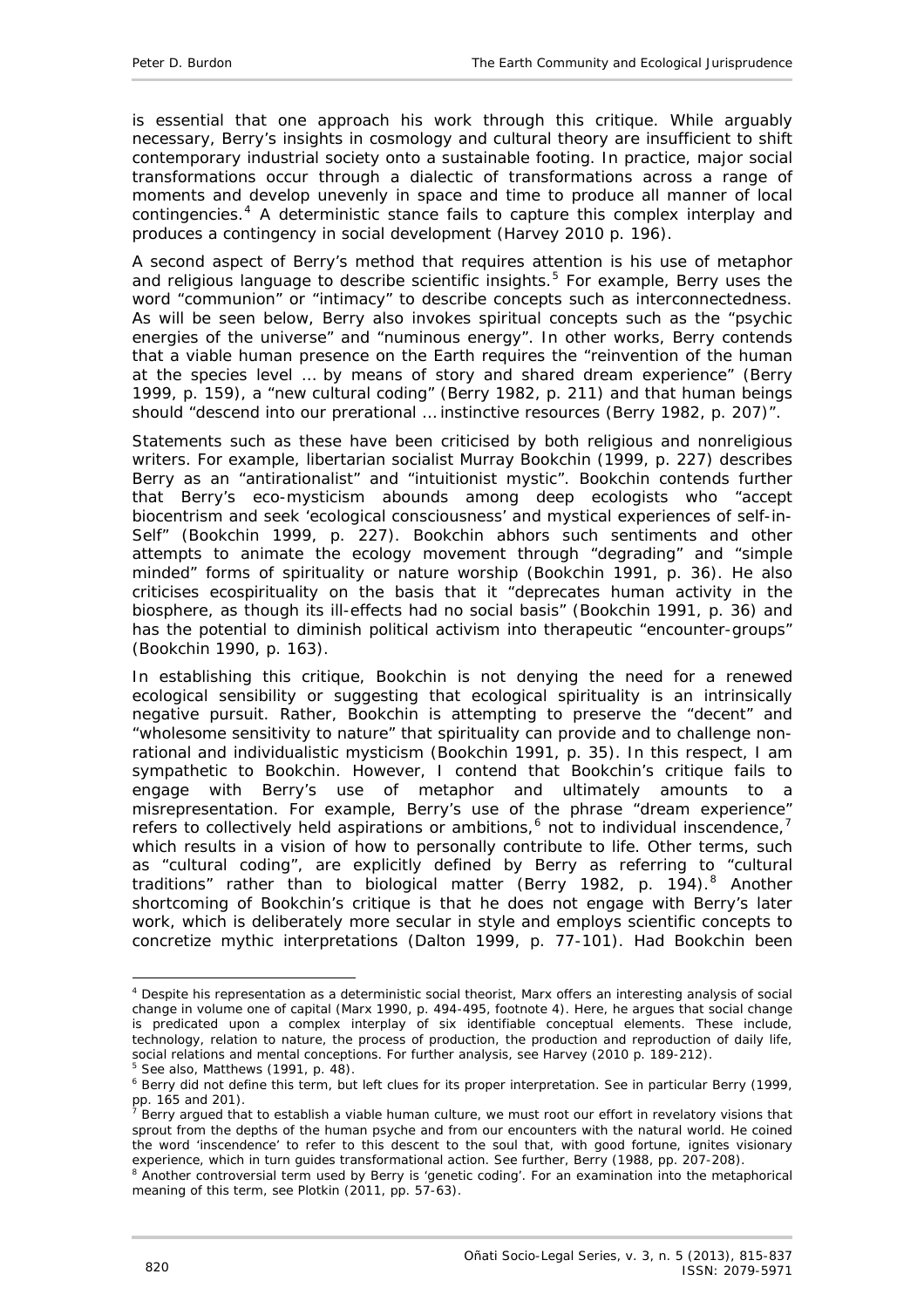<span id="page-6-0"></span>more sensitive to these points, he may have recognised the 'decent' and transformative potential of Berry's cultural analysis.

One must keep these comments in mind as we move into a more thorough examination of Berry's ecological thought and its implications for legal theory. The next section will investigate Berry's concept of Earth Community and consider its relevance to human ethics.

## *2.2. The Earth community*

In this section, I outline Berry's analysis of the Earth community. My starting point is Berry's claim (1992, p. 243) that the "universe is communion of subjects and not a collection of objects". Berry's use of the term 'communion' is metaphorical and intends to communicate something richer than an impersonal description of humannature relations. Indeed, he suggests that existence is "derived from and sustained" by an "intimacy of each being with every other being of the universe" (Berry 1992, p. 243). In making this claim, Berry also seeks to dissolve the anthropocentric dichotomy between human beings and the environment. The community consists of ecological subjects who interact through horizontal relationships across time and place.

At the ecosystemic level, Berry's term 'Earth community' provides four fundamental insights. First, ecosystems are comprised of and influenced by natural and social systems (Berry 1999, p. 4). Secondly, ecosystems involve the individual behaviours of organisms. These organisms are understood as members (not isolated parts) of ecosystems (Berry 1999, p. 4). Thirdly, members of ecosystems have various degrees of interiority or subjectivity (Berry 1999, p. 162-163). Finally, members of ecosystems interact within and across species to create horizons of shared meaning and understanding (Berry 1999, p. 4). These broad points share some similarity with the discipline of integral ecology (Wilber 1995). In particular, both make the radical claim that nature is more than a complex network of exterior strands of energy flows and holistic input/outputs. Rather, nature is also a space of intimacy and communion between ecological subjects. From this perspective, organisms are not just parts of an ecosystem – they are partners within an Earth community and intersubjective space. All organisms are subjects – they have interiors and life worlds. $9$  Berry (1990, p. 15x) is very clear on this point:

Nothing on earth [is] a mere "thing". Every thing [has] its own divine, numinous subjectivity, its self, its center, its unique identity. Every being [is] a presence to every other being.<sup>[10](#page-6-2)</sup>

From this quote, it is clear that Berry's description of the Earth community is not limited by the strict Cartesian dichotomy between 'alive' and 'dead' matter.<sup>[11](#page-6-3)</sup> Indeed, Berry often talks about the numinous, psychic aspects of species and matter in the context of the Earth as a sacred community. In making this description, Berry draws heavily from the French Jesuit, Pierre Teilhard de Chardin. In the *Phenomenon of Man*, Teilhard maintained that there was an intimate unity between human beings and the rest of the universe. He claimed that this unity was not merely physical or genetic. Rather, Teilhard (1959, p. 56) held that matter had an inner and an outer reality – "coextensive with their Without, there is a Within to things". Besides the physical that one senses, there was a mental aspect to the

<sup>&</sup>lt;sup>9</sup> Perhaps the most illustrative example is Uexküll (1957, p. 11). See also Evernden (1993).

<span id="page-6-2"></span><span id="page-6-1"></span> $10$  Berry (1988, p. 133) argues further: "If the demand for objectivity and the quantitative aspect of the real has led scientists to neglect subjectivity and the qualitative aspect of the real, this has been until now a condition for fulfilling their historic task. The most notable single development within science in recent years, however, has been a growing awareness of the integral physical-psychic dimension of reality".

<span id="page-6-3"></span><sup>&</sup>lt;sup>11</sup> In support of this interpretation see Berry (1990, p. 15x): "The universe is not a vast smudge of matter, some jelly-like substance extended indefinitely in space. Nor is the universe a collection of unrelated particles. The universe is, rather, a vast multiplicity of individual realities with both qualitative and quantitative differences all in spiritual-physical communion with each other".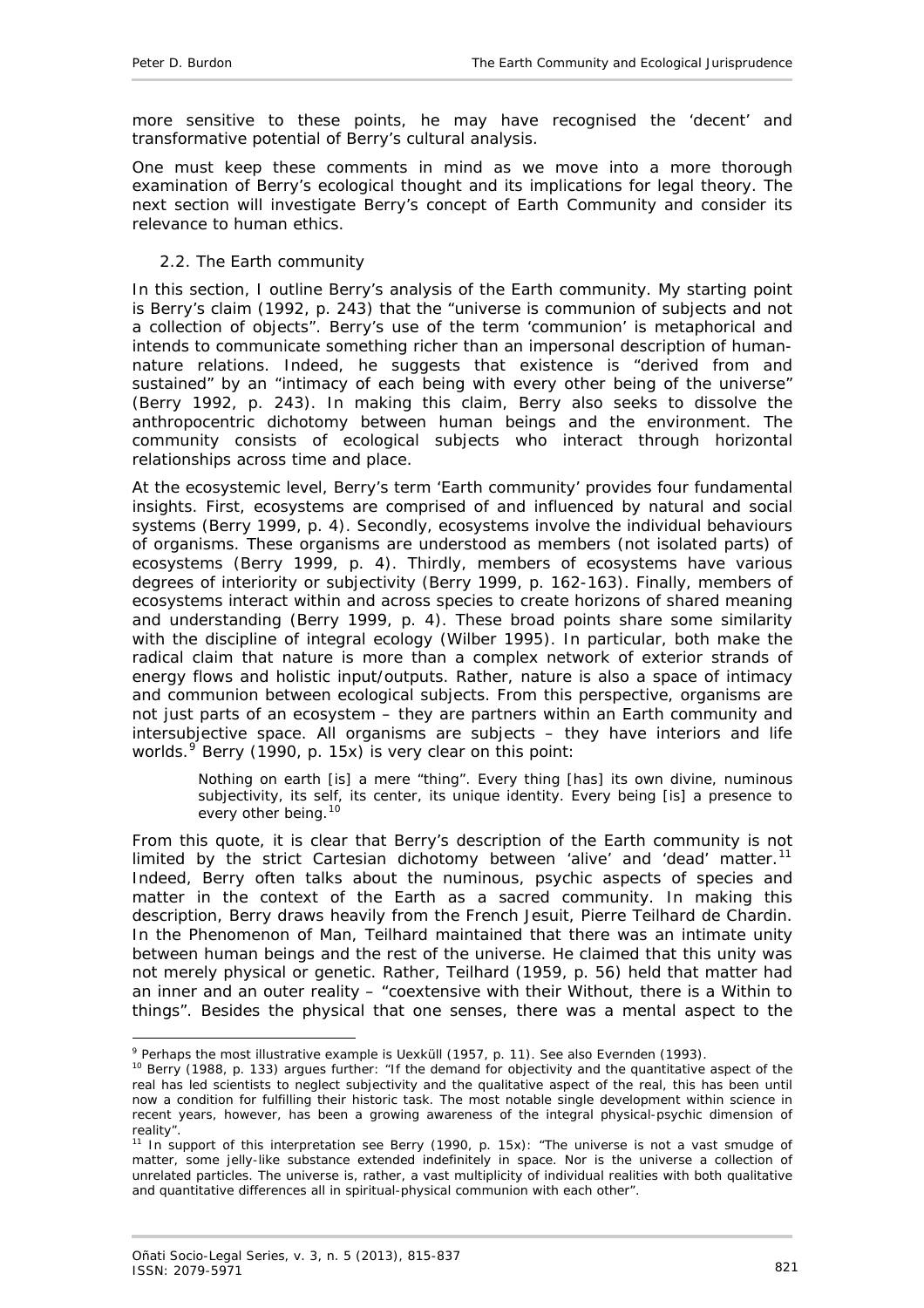whole universe; $12$  this was the aspect that came to self-reflective consciousness in the human species (Teilhard 1959, p. 54-56). Thus, because there is consciousness in human beings and because we have evolved from the Earth, then from the beginning some form of consciousness or interiority has been present in the process of evolution. Consciousness is an intrinsic part of reality and is the thread that links all members of the Earth community (Teilhard 1959, p. 56).

Reflecting on these comments, Berry observes (1990, p. 15x) that "while Darwin saw the human appearing only out of the physical earth, Teilhard de Chardin saw the human emerging out of both the physical and the psychic dimensions of the earth". From this perspective, matter is not simply dead or inert but a numinous reality consisting of both a physical and spiritual dimension.<sup>[13](#page-7-1)</sup> In his early writing, Berry was clear that the psychic-dimension of the universe identified by Teilhard was a key element that needed to be further developed. This concern is consistent with a fundamental tenant of integral ecology – with exterior ecosystems come interior ecocommunities (Esbjörn-Hargens 2011, p. 101). Berry (1990, p. 15x) makes this point in the following terms:

That there is an organizing force within the earth process with both physical and psychic dimensions needs to be acknowledged in language and in imagery. It needs to be named and spoken of in its integral form. It has a unified functioning similar to the more particular organisms with which we are acquainted. When we speak of Earth we are speaking of a numinous maternal principle in and through which the total complex of Earth phenomena takes its shape.

For both Teilhard and Berry, the perspective of evolution provides the most comprehensive context for understanding human beings in relation to other members of the Earth community. In this regard, Berry (Swimme and Berry 1992, p. 66-78) frequently noted that since the publication of the *Origin of Species* we have become aware that the universe exists not as part of a static cosmos, but as an unfolding cosmogenesis. The theory of evolution provides a distinctive realization of development in the universe that resituates human beings in a huge sweep of geological time. This implies that human beings are one species among others. Further, Berry argues that as self-reflective beings, we have a unique responsibility for the continuation of the evolutionary process. We have reached a juncture – the 'anthropocene' – where human choices will determine which life forms and natural systems survive and which are destroyed (Crutzen and Stoermer 2000). Yet, while human beings have become a "macrophase power" we only recognise a "microphase sense of responsibility and ethical judgment" (Berry 1999, p.  $101$ ).<sup>[14](#page-7-2)</sup>

Consistent with other ecological thinkers, Berry maintains that the integral nature of the Earth necessitates reciprocity for future health and survival. I quote his argument at length:

[O]ur concern for the human community can only be fulfilled by a concern for the integrity of the natural world. The planet cannot support its human presence unless there is a reciprocal human support for the life systems of the planet. This more comprehensive perspective we might identify as macrophase ethics. This is something far beyond our ordinary ethical judgments involving individual actions, the actions of communities, or even of nations. We are presently concerned with ethical judgments on an entirely different order of magnitude. Indeed, the human community has never previously been forced to ethical judgments on this scale because we never before had the capacity for deleterious actions with such consequences (1999, p. 101).

<span id="page-7-0"></span> $12$  This mental aspect was shaped with reference to the concept 'nöosphere' developed by Russian mineralogist and geochemist, Vernadasky (1992) [first published 1926].

<span id="page-7-1"></span><sup>&</sup>lt;sup>13</sup> Berry uses the term 'numinous' variously in his writing to indicate the powerful experience of a place where one is compelled to contemplate the mysteries and meanings of the universe. The best example of Berry's experience with such energy is found in Berry (1999, p. 12-20).

<span id="page-7-2"></span><sup>&</sup>lt;sup>14</sup> Jonas (1984, p. 130) notes: "In sum: that which binds (free) will and obligation together in the first place, power, is precisely that which today moves responsibility in[to] the centre of morality".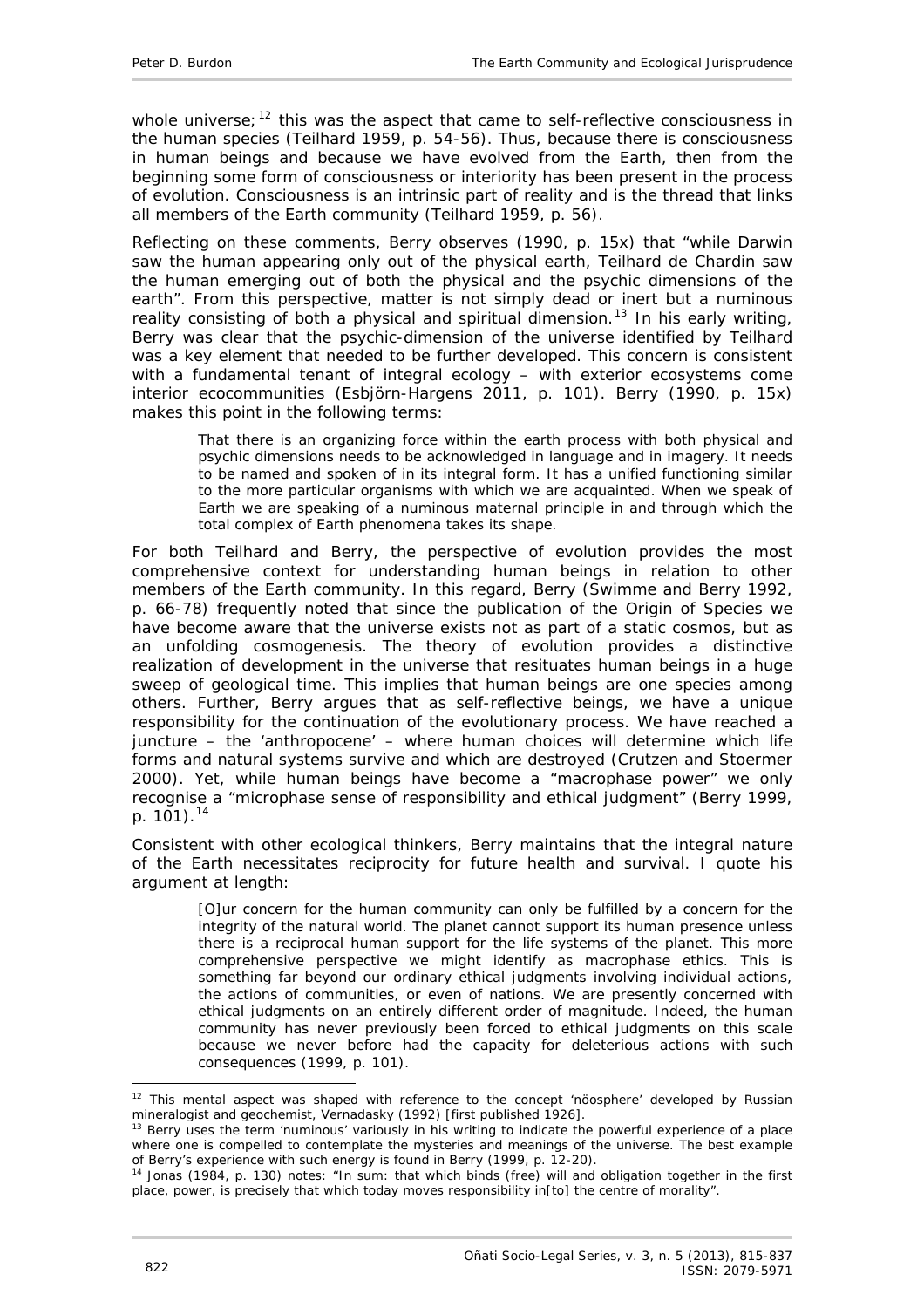<span id="page-8-0"></span>Berry's argument for extending human ethics relies on rationality and human decision-making. The 'ought' or 'obligation' arises as a form of self-control to consciously exercised power. In constructing this argument, Berry consistently affirms the moral value of human beings. Yet, in an important break with many deep ecologists, Berry does not claims that all life forms and nonhuman or inert nature have moral equivalence.<sup>[15](#page-8-1)</sup> Instead he asserts that there is a "single integral community of the Earth" and that all components of this community have value (Berry 1999, p. 4). He also argues that every being has rights (moral) that should receive legal protection (Berry 1999, p. 4).[16](#page-8-2) The challenge is to place the metacontext of the whole planet and its ecological correlations at the centre of our ethical thinking, rather than humanity alone. Berry (1999, p. 105) contends:

When we discuss ethics we must understand it to mean the principles and values that govern that comprehensive community. Human ethics concerns the manner whereby we give expression at the rational level to the ordering principles of that larger community … our human ethics are derivative from the ecological imperative. The basic ethical norm is the well-being of the comprehensive community and the attainment of human well-being within that community.

For Berry, the concept of Earth community is a necessary perspective for implementing specific kinds of social, political, economic and legal changes that will be required to sustain and foster a viable human presence on the planet (Berry 1993). Because of the integral link between human exploitation and environmental degradation, this necessarily involves both the protection of ecological integrity and human rights.<sup>[17](#page-8-3)</sup> As Mary-Evelyn Tucker notes, "[t]he assumption is that, when one's worldview shifts to comprehend the interrelatedness of all life, one's ethics likewise will be affected to encourage human justice and environmental sustainability" (cited in Berry 2006, p. 154).

Shortly before his death, Berry began to investigate the implications of his ecological thought for legal theory. For Berry, our concept of law was of fundamental importance for both the protection of nature and human beings (a goal which he often expressed in terms of rights). The emerging field of Earth Jurisprudence is the continuation of this task, and in section three of this paper I will both outline and build upon Berry's attempt to formulate an ecocentric jurisprudence.

# **3. Earth jurisprudence**

Although we are integral with the complex of life communities, we have never been willing to recognize this in law, economics, morality, education or in other areas of the human endeavour (Berry 1982, p. 21).

Earth Jurisprudence is an emerging philosophy of law, proposed by Thomas Berry in  $2001<sup>18</sup>$  $2001<sup>18</sup>$  $2001<sup>18</sup>$  While not explicit, I contend that it is possible to discern in his writings an argument for the existence of two types of 'law' that are organised in a hierarchical relationship. I term the first order of law the Great Law and define it with reference to the concepts of Earth community and ecological integrity. The second order of law is Human Law, which I define as binding prescriptions, articulated by human authorities, which are consistent with the Great Law and enacted for the common good of the comprehensive Earth community.

Two matters typify the interrelation between the Great Law and Human Law. First, Human Law derives its legal quality and power to bind in conscience from the Great

<span id="page-8-1"></span> $\overline{a}$ <sup>15</sup> For further discussion, see Low and Gleeson (1998, p. 97) and Ott (2008, p. 48). Ott argues that the division of the moral community into subclasses is necessary 'since any environmental ethics needs a

<span id="page-8-3"></span>

<span id="page-8-2"></span>basic conception for conflict resolution which can meet different types of conflicts.'<br><sup>16</sup> Berry (2006, p. 149-150) recognises qualitative differences in the nature and form of these rights.<br><sup>17</sup> Arguably, the most sophis p. 1 that '[t]he very notion of the domination of nature by man stems from the very real domination of human by human'.

<span id="page-8-4"></span> $18$  For a brief history, see Cullinan (2011, p. 12).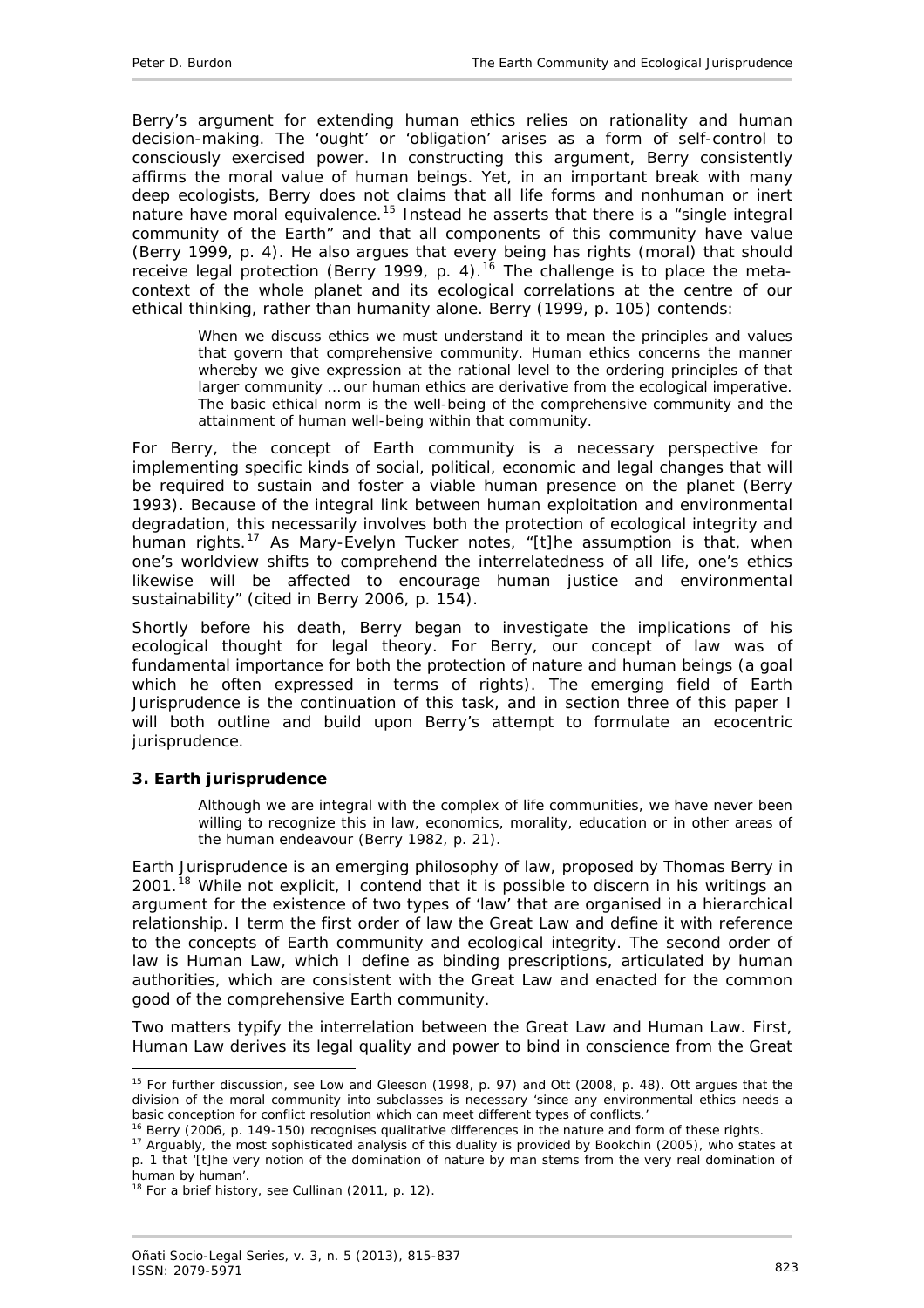Law. Because human beings exist as one part of an interconnected and mutually dependant community, only a prescription directed to the comprehensive common good has the quality of law. Thus, in decisions concerning the environment or human-Earth interactions, it is necessary that lawmakers construct human law with reference to the Great Law. Secondly, any law that transgresses the Great Law can be considered a corruption of law and therefore not morally binding on a population.

It will be clear to anyone familiar with legal philosophy that the basic structure and relationship between these different types of law resembles the Thomist and neo-Thomist natural law traditions. Lynda Warren comments on this resemblance:

At first sight, the similarities seem obvious. The classical doctrine of natural law is based on the existence of a body of law – natural law – that is universal and immutable. It has been described as a higher law against which the morality of 'ordinary' laws can be judged. This higher law is discoverable by humans through a process of reason (Warren 2006, p. 13).

Many advocates of Earth Jurisprudence, however, are dismissive of natural law philosophy and have expressed concern about becoming locked in the unproductive rivalry between positivism and natural law (Bosselmann [19](#page-9-0)95, p. 236).<sup>19</sup> However, while this rivalry has traditionally occupied much territory in legal philosophy, it must be stated that there is no *necessary* conflict between the two ideas. As Margaret Davies (2008, p. 79) points out – 'it all depends on what view of natural law and positivism is taken'. For example, someone who advocates the position that an immoral rule created by parliament is not really law is putting forward a perspective that is incompatible with the view that rules obtains their legal status only when articulated by a authoritative legislative body. Further, a person who advocates for objective morality is putting forward a position that is directly inconsistent with the view that morality is arbitrary or relative. However, these are not the only ways that the relationship between natural law and positivism can be understood (Beyleveld and Brownsword 1985).

An alternative version of the relationship between natural law and positivism, from the perspective of the natural lawyer, is that an unjust law is still a law, but that lawmakers ought to follow the natural law. In this interpretation there is no *necessary* relationship between law and morality but conformity is strongly recommended. The existence of objective morality is defended, but it is also accepted that lawmakers can make unjust prescriptions and that the State will enforce them. This sort of natural law theory is not incompatible with positivism, since it is accepted that the two systems can co-exist as laws (MacCormick 1992). It is just that the natural law is regarded as 'higher' and in need of implementation.

A second major criticism that advocates of Earth Jurisprudence have made against adopting a natural law framework is that the anthropocentric and patriarchal legacy of the latter makes it a poor, and potentially confusing, point of comparison for explaining an ecocentric legal philosophy (Cullinan 2003, p. 77). This criticism is undeniably potent for many strands of the Thomist and neo-Thomist natural law traditions. However, it must also be stated that natural law comes in many shapes and sizes in addition to the Thomistic interpretation. Perhaps the most relevant to the present paper is Aldo Leopold's natural law environmental ethic (Rolston 1986, Engel 2010) which is articulated in 'The Land Ethic'. In this paper Leopold advances arguments from personal experience, scientific observation and theory and inductive (as well as deductive) reasoning for the ontological reality and moral intimacy of ecological integrity (1999, p. 311-313) – or what Leonardo Boff calls

<span id="page-9-0"></span><sup>&</sup>lt;sup>19</sup> Klaus Bosselmann (1995, p. 236) makes a similar point: "Structurally the ecocentric orientation of values is a turning towards the ideas of Natural law. In this context some authors point towards understanding in a natural-law sense. I do not believe that it is necessary to revert in this way, nor that it could be of any help – considering the unproductive rivalry between positivism and Natural law".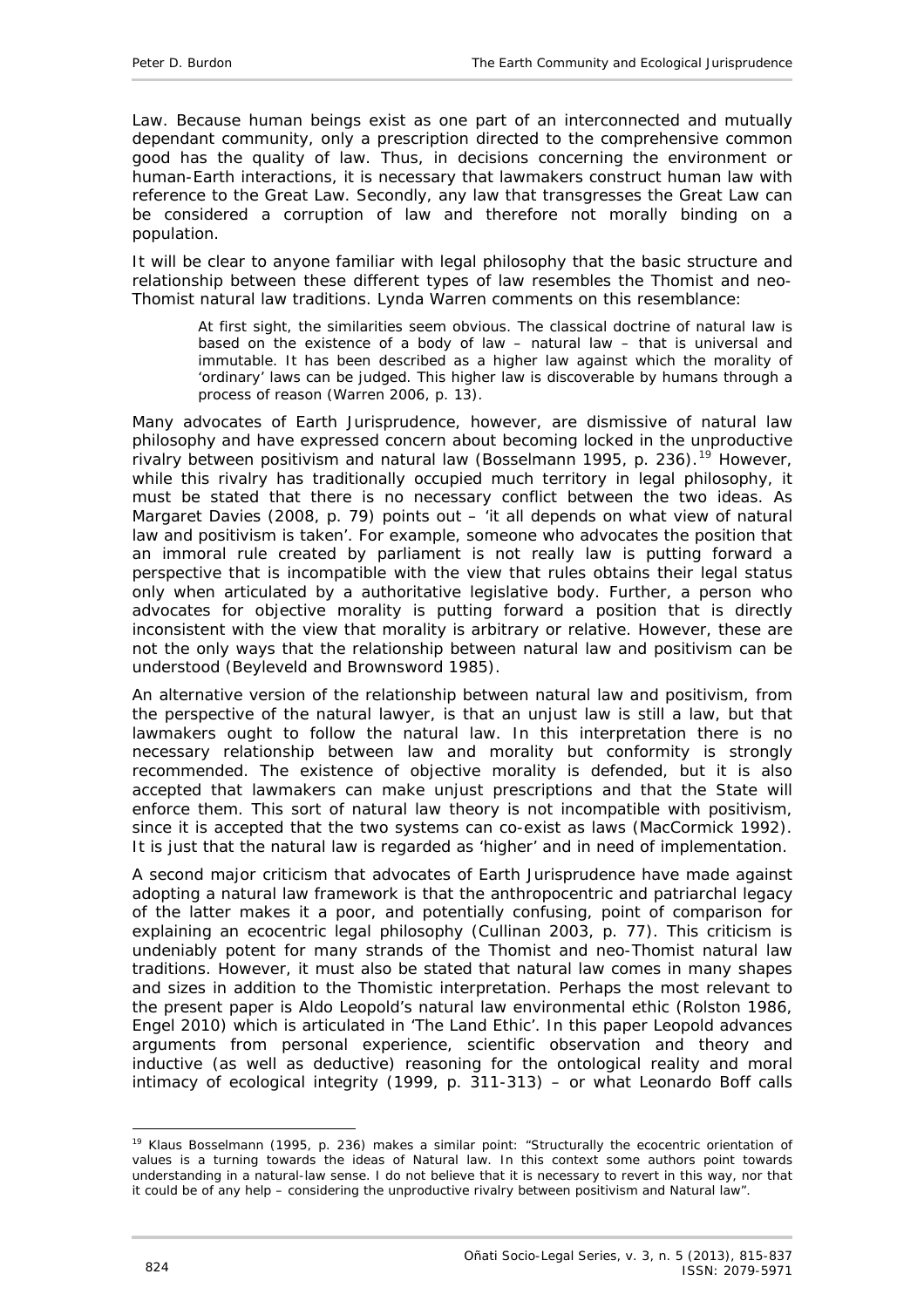<span id="page-10-0"></span>"the dignity of Earth" (Boff 1995, p. 87). Consider for example this syllogism in which Leopold (1999, p. 311-313) derives 'ought' from 'is':

- 1. All ethics rest upon a single premise: that the individual is a member of a community of interdependent parts.
- 2. We are all members of the land community.
- 3. Therefore, we need to exercise the same constraints on our relation to the other members of the land community – soils, waters, plants and animals – as we do in our relation to other people.
- 4. Thus, the land ethic: A thing is right when it tends to preserve the integrity, stability and beauty of the biotic community. It is wrong when it tends otherwise.

Following Leopold, Arne Næss continued the tradition of natural law environmental ethics in 'The Shallow and the Deep, Long-Range Ecology Movement'. Here Næss sets forth an argument for 'intrinsic value' as the axiological root for human duties of respect toward the environment. Further, in 1979, Hans Jonas published *The Imperative of Responsibility*, arguing on clear natural law grounds that only an ethic grounded in the inherent intentionality of each organisms 'yes' to life could be strong enough to convince humanity to take actions necessary for environmental protection (Engel 2010).

Following this tradition in environmental ethics, I contend that Berry's juridical writing and the legal categories he describes are most accurately articulated within a natural law framework. In particular, Berry's advocacy for ecocentric ideas becoming *inherent* to our idea of law and his recognition of 'higher laws' cannot be fully accommodated from within the constraints of legal positivism or any other self-referential concept of law. Further, following the reasoning of feminist theologian Carol Christ, I suggest that we should not simply abandon a negative word or concept. Rather, we should attempt to find new meaning in the term or else the "the mind will revert back to familiar structures at times of crisis, bafflement or defeat" (Christ 1979, p. 275). Thus, while the Thomist natural law tradition has historically been used for anthropocentric and patriarchal goals, this paper attempts to employ its broad framework for ecocentric goals.

#### *3.1. Legal categories*

The influence of Thomas Aquinas on Berry's intellectual development has been chronicled by many authors (Fox 2011, p. 16-31) and is acknowledged frequently by Berry himself (1999b, p. vii). What has not yet been studied, however, is the influence of Aquinas on Berry's legal writing. In this section, I illustrate that the framework of law developed by Aquinas – in particular his regard for 'higher laws' – exerted a tremendous influence on the outline of Earth Jurisprudence offered by Berry.

The Natural Law tradition represents the most significant jurisprudential legacy left by Aquinas and has inspired generations of neo-Thomist theorists. For Aquinas, the term 'law' has analogous applications to different orders of law, and accordingly, does not have consistent meaning with each use (McInerny 1956, p. vi). His legal theory encompasses four orders of law organised in a hierarchy. At the apex is Eternal Law, which comprises of God-given rules or divine providence, which govern all of nature (McInerny 1956, p. ix). The second order is Natural Law, which is that portion of Eternal Law that one can discover through a special process of reasoning, involving intuition and deduction, outlined by Greek authors (Harris 2004, p. 8). Divine Law refers to the law of God as revealed in scripture. Human Law sits at the bottom of this ordering and consists of rules, supported by reason and articulated by lawmakers, for the common good of human society.

Speaking of this ordering, Ralph McInerny (1956, p. vi) comments: "[t]o speak of God's governance of the universe as a 'law' and of the guidelines we can discern in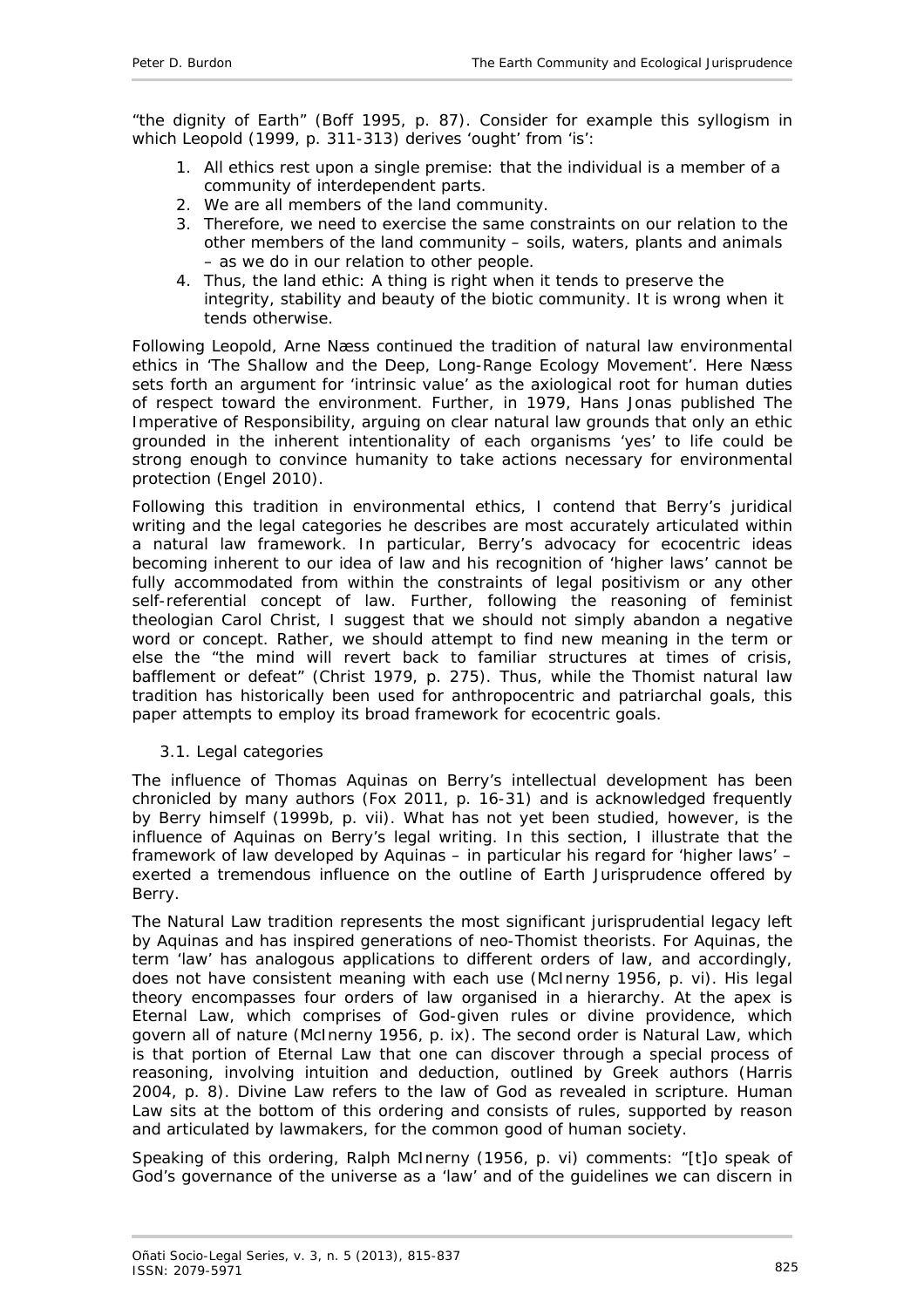our nature as to what we ought to do as 'laws' can puzzle us because what the term 'law' principally means is a directive of our acts issued by someone in authority". Nonetheless, it is clear from Aquinas' discussion in Question 90 of the *Summa Theologica* on the 'essence of law' that human positive law is at the forefront of his mind when using the term 'law' (McInerny 1998, p. 611). Indeed, in Question 90, paper 4, Aquinas (1956, p. 10-11) defines law as "nothing else than an ordinance of reason for the common good, made by him who has care of the community, and promulgated". The relationship between Aquinas's hierarchy and that proposed by Earth Jurisprudence is outlined in table 1 below:

| <b>Natural law</b> | <b>Earth Jurisprudence</b> |
|--------------------|----------------------------|
| <b>Eternal Law</b> | N/A                        |
| Natural law        | The Great Law              |
| Divine Law         | N/A                        |
| Human Law          | Human Law                  |

|  |  |  |  | Table 1: Natural law and Earth Jurisprudence |
|--|--|--|--|----------------------------------------------|
|--|--|--|--|----------------------------------------------|

This table illustrates the structural relationship between Earth Jurisprudence and Aquinas's theory of Natural Law. Both adopt a higher view of law and describe the consequences of contradicting their unique focus. The categories of Eternal Law and Divine Law are absent from my description of Earth Jurisprudence. Aquinas (1956, p. 29) describes Divine Law as revelation revealed in Christian scripture. This reference point was deliberately absent from Berry's analysis<sup>[20](#page-11-0)</sup> and is unnecessary for a secular description of Earth Jurisprudence. For Aquinas, Eternal Law represents the source and foundation for the other orders of law. Aquinas (1956, p. 46) describes Eternal Law in Question 93, paper 4, as being "the very Idea of the government of things in God the Ruler of the Universe". Put otherwise, it is the divine system of government, providence, the divine plan and the timeless universal order, which acts as the measure for all other laws. Because of his religious background, one might reasonably inquire into whether Berry would have included reference to Eternal Law in a more detailed study of Earth Jurisprudence. I think that there is some evidence in support of this point.<sup>[21](#page-11-1)</sup> However, answering this question is beyond the scope of this paper and unnecessary for the description of Earth Jurisprudence that I wish to outline.

<span id="page-11-0"></span> $\overline{a}$  $20$  Berry (1996) said we should "we need to put the Bible on the shelf for twenty years until we learn to read the scripture of life". Berry (1999, p. 71) argued further that "the only effective program available as our primary quide toward a viable human mode of being is the program offered by the Earth itself".

<span id="page-11-1"></span><sup>&</sup>lt;sup>21</sup> Evidence for this possibility can be noted in Berry's argument for recognising and acting in accord with the Universal Logos which he regarded as "the ultimate form of human wisdom" (Berry 1982, p. 20). The term Logos can be traced back to ancient Greece and the philosophy of Heraclitus (535-475 B.C). Heraclitus introduced the term *Logos* to describe a similar immanent conception of divine intelligence and the rational principles governing the universe. Logos is relevant to the present discussion, because as Lloyd Weinreb (1987, p. 56) notes: "Eternal Law is little more than a Christianised version of Logos and the Platonic vision of a universe ordered with a view to the excellence and preservation of the whole".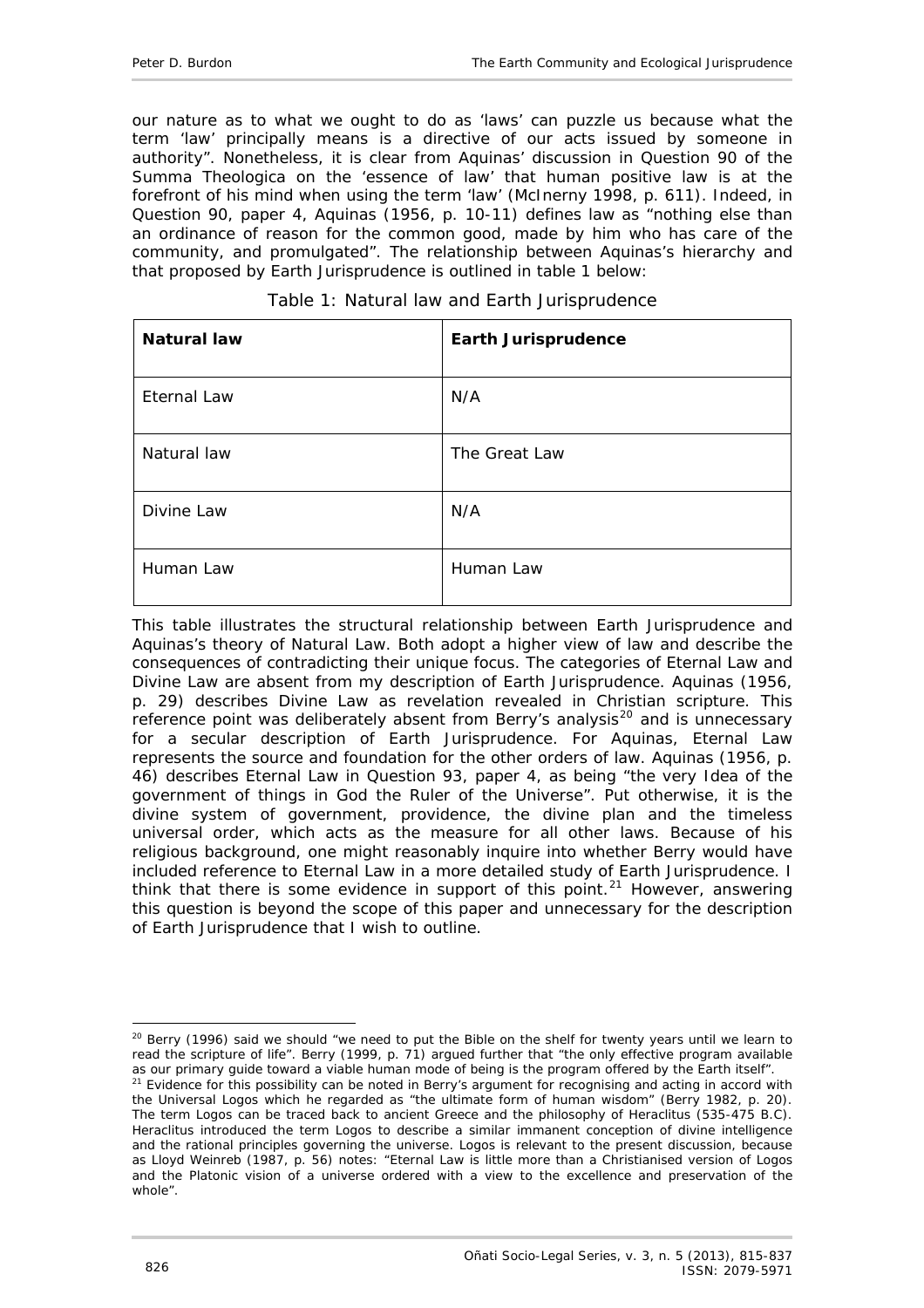## *3.2. The Great Law*

<span id="page-12-0"></span>In my interpretation of Earth Jurisprudence, the Great Law represents the ecological conception of community articulated by Berry. More specifically, I interpret it to refer to human interconnectedness with nature and the ecological integrity of the Earth community. In this respect, the term 'nature' in Earth Jurisprudence has a different focus to the way the term is interpreted in Thomist theories of natural law – here 'nature' refers specifically to 'universal truths' that are derived from human reason.

In response Berry (2006, p. 20) argues that human society should broaden its present focus from human beings to recognise the "supremacy of the already existing Earth governance of the planet as a single, interconnected community". Berry (1999, p. 64) contends that an orientation toward the natural world should animate all human activities and upholds "Earth" as our primary teacher and lawgiver. Importantly, constructing this argument, Berry does not theorise 'nature' or the Earth community in a romantic or altruistic way.<sup>[22](#page-12-1)</sup> Central to his analysis is the amoral status of nature and the fatal consequences that follow from transgressing ecological limits (Berry 1999, p. 4).

Cormac Cullinan's book *Wild Law* represents the first attempt to concretise Berry's writing in traditional legal form. Here, Cullinan describes the Great Law<sup>[23](#page-12-2)</sup> broadly, as "laws or principles that govern how the universe functions", and notes that they are "timeless and unified in the sense that they all have the same source" (Cullinan 2003, p. 84). $24$  This law is manifest in the universe itself and can be witnessed in the "phenomenon of gravity", "the alignment of the planets"', the "growth of plants"' and the "cycles of night and day" (Cullinan 2003, p. 84).

Before continuing, it is important to pause and consider whether theorising Earth Jurisprudence with reference to the 'laws of nature' is a practicable reference point for human law. What exactly is a 'law of nature'? A careful investigation into the scientific literature reveals that there is a complete lack of agreement on this seemingly simple question (Dretske 1998, p. 805).<sup>[25](#page-12-4)</sup> In response, two mutually opposed philosophical accounts have developed. The first, termed 'necessitarian' contends that there is exactly one way for the world to be. Moreover, it holds that there are real necessities in nature, over and above the regularities that they allegedly produce, and that law-statements are descriptions of these necessities. The second account, 'regularist', posits that there are no necessities but only regularities – that is correlations and patterns – and that laws are descriptions of regularities (Curd and Cover 1998, p. 805).

Both philosophical accounts address four interrelated issues: (i) the semantics of the meaning of law statements; (ii) metaphysical questions concerning the 'fact' to which law statements refer; (iii) epistemological questions pertaining to the basis upon which claims of knowledge of a law are justified; and (iv) explanations of the various role of scientific laws (Hooker 2005, p. 550). In answering these questions, both philosophical accounts encounter distinct difficulties. CA Hooker (2005, p. 550) provides a pertinent example:

[I]f there are necessities in nature, as the first account claims, how exactly do we identify them: how can we tell which of the inductively confirmed regularities are laws? On the other hand, if there are only regularities, as the second account

<span id="page-12-1"></span> $\overline{a}$  $22$  Note the fascinating critical literature on the use and abuse of the term 'nature' (Code 2006, Evernden 1992).

<span id="page-12-2"></span> $23$  Cullinan uses the term 'Great Jurisprudence' rather than 'Great Law'. For reasons of clarity and consistency, I will use the latter term throughout.

<span id="page-12-3"></span><sup>&</sup>lt;sup>24</sup> Note that many other authors suggest that human laws should be reconciled with the laws of nature. Bosselmann (1995, p. 73) contends that "we may be able to bring the laws of society and the laws of nature into reconciliation". See also Robinson (2010, p. 8): "We are still far from realizing the objective of confirming human laws to the laws of nature".

<span id="page-12-4"></span> $25$  See also, Armstrong (1983).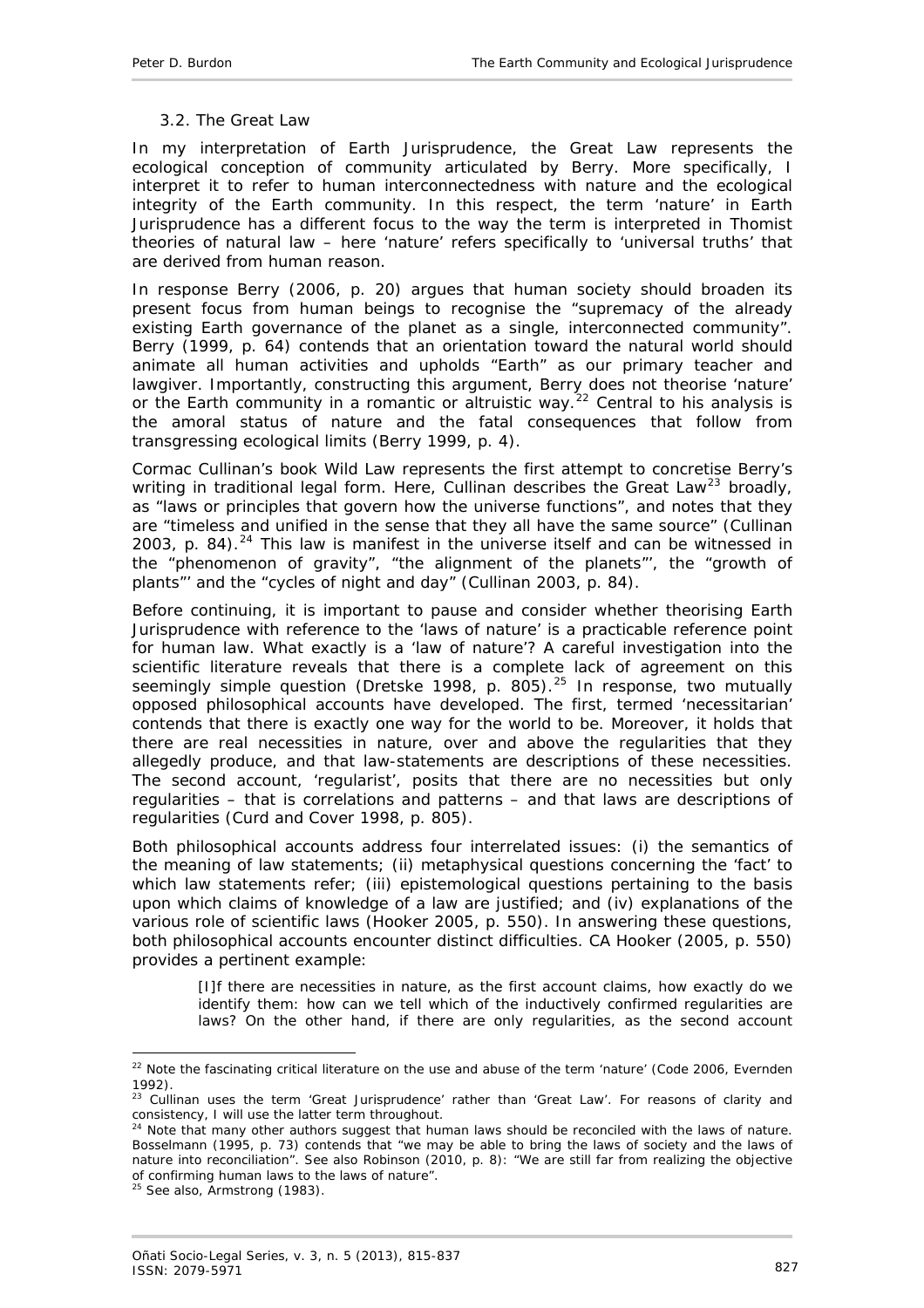claims, does this mean that our intuitions and scientific practices are awry and that there really is no distinction between laws and accidental generalizations?

Compounding the puzzles emphasised by this comment is the wide variety of laws supplied by current science and the complexity of the relationship between those laws, regularities, and causes. Beyond this is a nagging uncertainty about the relevance of scientific laws of nature to human law. How, for instance, can Newton's law of motion or Boyle's law of mass and pressure meaningfully assist in the drafting of legislation? Of what possible importance are they to an institution that seeks to articulate enforceable norms that govern human relationships and behaviour? Through which mechanism are certain laws prioritised over others? In response, I contend that even if agreement can be reached concerning what constitutes a law of nature it is difficult to see how taking such a broad focus can assist human lawmakers.

Rather than describing the Great Law with reference to universal laws of nature, I contend that the Great Law should be limited to ecological science and measured with respect to the concepts such as ecological integrity.<sup>[26](#page-13-0)</sup> This approach seeks to strengthen the relationship between science and law by prescribing normative standards that are directly referable to verifiable information.

The term ecological integrity originated as an ethical concept as part of Leopold's 'Land Ethic' (1999) and has been recognised in legislative instruments such as the *Clean Water Act U.S.* (1972).<sup>[27](#page-13-1)</sup> As described by Laura Westra (2005, p. 574), the generic concept of integrity "connotes a valuable whole, the state of being whole or undiminished, unimpaired, or in perfect condition". Because of the extent of human exploitation of the environment, wild nature provides the paradigmatic example of ecological integrity.

Among the most important aspects of ecological integrity are first the autopoietic capacities of life to regenerate and to evolve over time at a specific location (Swimme and Berry 1992, p. 75-77). Thus, ecological integrity provides a placebased analysis of the evolutionary and biogeographical process of an ecosystem (Angermeier and Karr 1994). A second aspect concerns the requirements that are needed to maintain native ecosystems (Karr and Chu 1999). Climatic conditions and other biophysical phenomena can also be analysed as interconnected ecological systems. A third aspect is that ecological integrity is both "valued and valuable as it bridges the concerns of science and public policy" (Westra *et al*. 2000, p. 20). To bridge the chasm between science and public policy, models such as the multimetric Index of Biological Integrity allows scientists to measure the extent to which systems deviate from verifiable integrity levels calibrated from a baseline condition of wild nature (Karr 1996, p. 96). Degradation or loss of integrity is thus comprised of any human-induced positive or negative divergence from this baseline standard (Westra *et al*. 2000, p. 21). Finally, if given appropriate legal status, 'ecological integrity' recognises the intrinsic value of ecosystems and can help curb the excess of human development and exploitation of nature.

Measuring the Great Law with reference to ecological integrity does not purport to be static or able to render consistent application across jurisdictions. Instead, the role of ecological science in Earth Jurisprudence is to provide approximate descriptions of ecosystem data in such a way that the information can be interpreted and applied by human lawmakers. Put otherwise – Earth Jurisprudence retains the lawmaking authority of human beings. It seeks to provide 'reasons for action' and to compel lawmakers to consciously align human law with the Great Law and ensure that ecological integrity is respected and ultimately protected.

<span id="page-13-0"></span><sup>&</sup>lt;sup>26</sup> This position is also adopted by Andrew Kimbrell (2008, p. 5) who argues: '...we can now bolster the teleological tenets of Natural Law with the profound insights offered by modern ecology, effectively marrying Natural Law with the Law of Nature.'

<span id="page-13-1"></span><sup>&</sup>lt;sup>27</sup> Section 101(a) has its objective as being "to restore and maintain the chemical, physical, and biological integrity of the Nation's waters".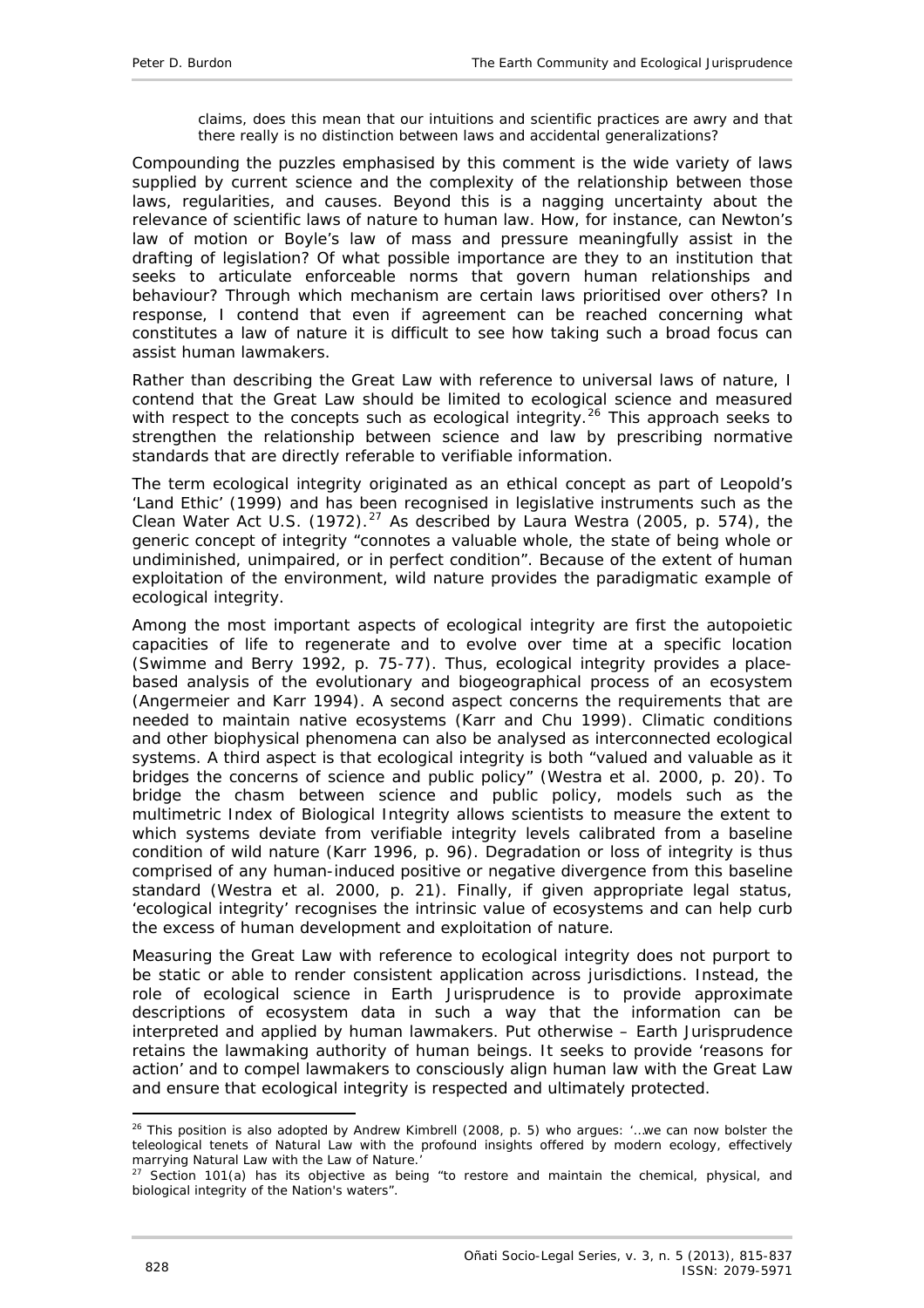<span id="page-14-0"></span>This approach to law also maintains that the moral ends of human action, including our most fundamental rights and obligations are grounded in the constitution of nature itself (Lyon 2011, p. 137). Contrary to David Hume's well-rehearsed argument of noncognitivism (or the naturalistic philosophy), Earth Jurisprudence contends that it is possible for a rigorous rational analysis of human experience to derive what 'ought' to be from what 'is' or as Holmes Rolston III argues, discover them together (Rolston 1986, p. 12-29).

# *3.3. Human Law*

In Question 90, paper 4, Aquinas (1956, p. 10-11) defines Human Law as "an ordinance of reason for the common good, made by him who has care of the community, and promulgated".

The description of Human Law advanced in Earth Jurisprudence shares many of these elements. However, three points of refinement need to be briefly outlined: (i) in Earth Jurisprudence, the 'common good' is understood with reference to the wellbeing of the comprehensive Earth community and not simply its human component; (ii) in Earth Jurisprudence the 'common good' is *not* defined in utilitarian terms as pertaining to the greatest good for the greatest number.<sup>[28](#page-14-1)</sup> Instead, it refers to the securing of conditions that tend to favour the health and future flourishing of the Earth community (Berry 2006, p. 149). While this view encourages human flourishing, it also limits the ambit of liberty to actions that are consistent with the flourishing of the Earth community. In this sense, Earth Jurisprudence is intimately concerned with ecological integrity and the flourishing of the environment; and (iii) Aquinas' appeal to reason is supplemented by the use of scientific description. As articulated in Earth Jurisprudence, acknowledging these standards in one's deliberations is part of what it means to be reasonable.

Drawing on these points, I define Human Law as being rules, supported by the Great Law, which are articulated by human authorities for the common good of the comprehensive whole. As indicated in the discussion above, this definition does not contradict the conceptual claims of legal positivism. Indeed, Earth Jurisprudence retains the presumptive authority of human beings to make binding prescriptions for the community. Further, Earth Jurisprudence does not contest the benefit of positive law in achieving social/common goods that require the deployment of state power or the co-ordination of public behaviour. The dividing line between Earth Jurisprudence and Legal Positivism rests on several fine distinctions, which nonetheless carry theoretical significance.

The most obvious difference between Earth Jurisprudence and positivism is the appeal to a higher law that I have termed the 'Great Law'. Further to this point, this paper argues that human law ought to be described as a project with a purpose. This is consistent with the description of law offered by Aquinas and by secular natural law theorist Lon Fuller (1964, p. 53). Aquinas (1956, p. 6) articulates his purposive interpretation of law in Question 90, paper 2 of the *Summa Theologica*:

[S]ince the law is chiefly ordained to the common good, any other precept in regard to some individual work, must needs be devoid of the nature of a law, save in so far as it regards the common good. Therefore every law is ordained to the common good.

This statement is supported by Fuller (1964, p. 123), who argues that the central purpose of law is human flourishing and for people to coexist and cooperate within society.<sup>[29](#page-14-2)</sup> On this account, human law cannot truly be understood without understanding the ideal or 'common good' towards which it is striving. However,

<span id="page-14-1"></span><sup>&</sup>lt;sup>28</sup> Note that Aquinas defined the common good in similar terms. The utilitarian description of Natural Law is exemplified in neo-Thomist writers such as John Finnis (1980, p. 193).

<span id="page-14-2"></span><sup>&</sup>lt;sup>29</sup> Note that for Fuller the telos of law is order. This is in contrast to the Thomist and Neo-Thomist tradition, which is more concerned the common good of human beings.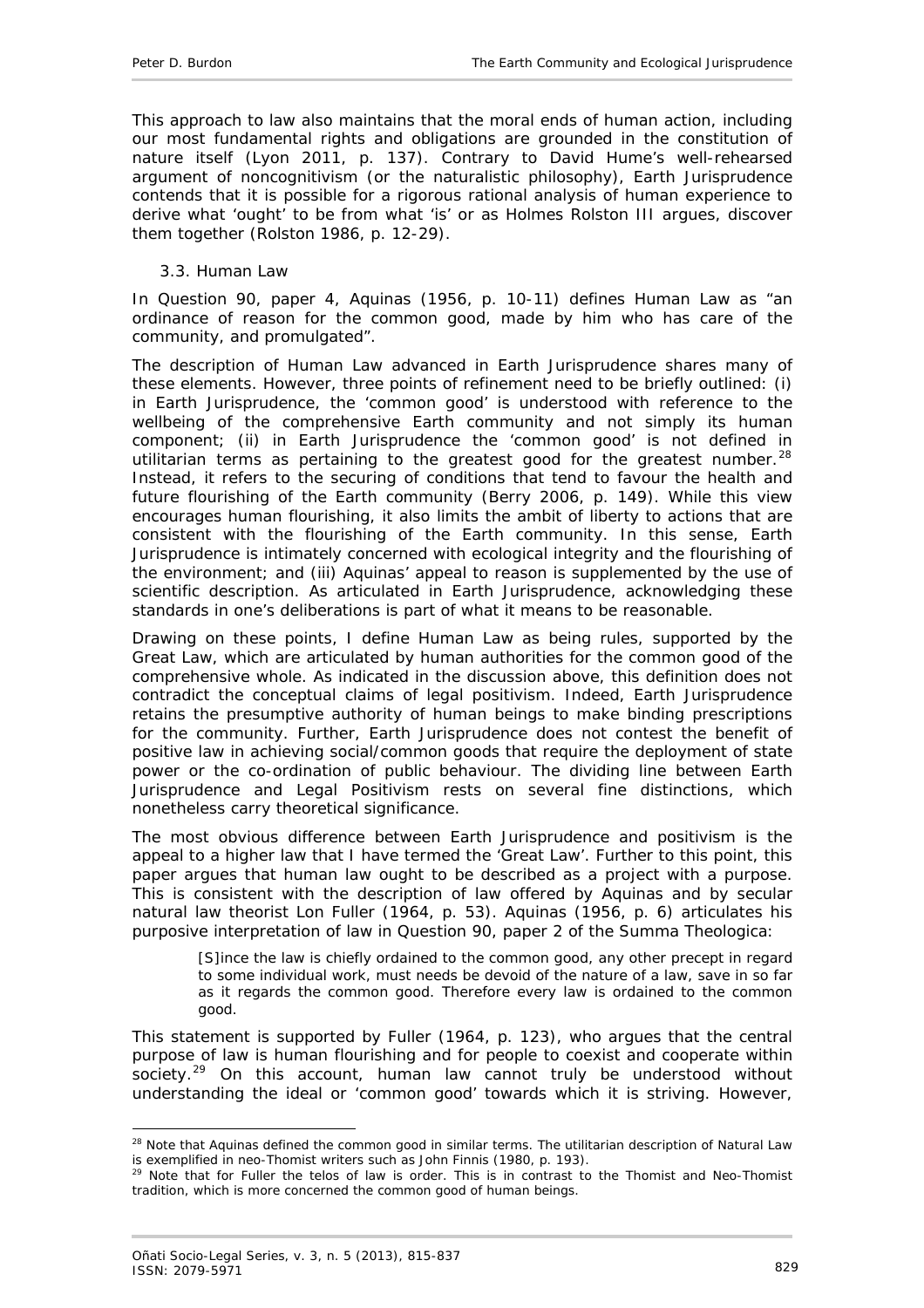<span id="page-15-0"></span>while Natural Law jurisprudence defines the parameters of community by exclusive reference to human beings (Finnis 1980, p. 134-161), the focus of Earth Jurisprudence is on the comprehensive Earth community.

From this perspective, legal authorities are not entirely free to create law without constraints. They must acknowledge and respond to factors that have consequence for law's purpose – the attainment of the comprehensive common good. To be clear, not every human law will be affected by this standard. For example, Earth Jurisprudence does not have an obvious or direct relationship to criminal law or contract law. Further, unlike the Thomist tradition of natural law philosophy, Earth Jurisprudence does not seek to enter broad ethical discourse and advance opinion on sexual preference or on matters concerning life and death. Instead, Earth Jurisprudence is concerned primarily with matters concerning the environment and human-Earth interactions. It has obvious implications for property law, environmental law, planning law, natural resource management, and conservation heritage, to name a few. Furthermore, in so far as environmental degradation is linked to human exploitation, Earth Jurisprudence has the potential to provide the jurisprudential foundation for human rights law (an area which has traditionally been defended on anthropocentric grounds).

# *3.4. The interaction between the Great Law and Human Law*

Earth Jurisprudence requires Human Law to be articulated with reference to the Great Law. Cullinan supports this interpretation, holding that the Great Law should be understood as being the "design parameters within which those ... engaged in developing Earth Jurisprudence for the human species must operate" (Cullinan 2003, p. 84-85). This approach requires lawmakers to respect the Great Law and to enact legislation that recognises the ecological integrity of the environment as a bedrock value and limit for human law. Because the Great Law requires human interpretation, there are likely to be a range of rules that are consistent with the Great Law, rather than only one correct application. Further, the rules actually chosen by lawmakers need not coincide with the rules that specific individuals within that community would have chosen (Finnis 1980, p. 289). Such individuals need not even regard the rules as being sensible or desirable.<sup>[30](#page-15-1)</sup> However, by advocating a necessary connection between Human Law and the Great Law, Earth Jurisprudence seeks to ensure that environmental ideas are not imposed from the outside in an ad hoc or limited way. Instead, the Great Law is inherent to our concept of law and provides an immediate measure of legal quality.

In one of his final essays, Berry (2003, p. 13-14) outlined how his expanded understanding of community could set the design parameters for human law. He argued that the prologue of national constitutions should begin by recognising the human existence and well-being is "dependent on the well-being of the larger Earth community" and that "care of this larger Earth community is a primary obligation of the nation being founded."

These comments recognise the critical role of primary governance documents for implementing the broad changes required by Earth Jurisprudence. They are also consistent with other proposals for an Eco-Constitutional State (Eckersly 2004), the recognition of the rights of nature in national Constitutions (Burdon 2010) and attempts in international law to formulate a covenant for ecological governance (Engel and Mackey 2011).

Today, the most significant political movement that is advocating radical changes to human governance mechanisms is the Project for Earth Democracy (Shiva 2005). Distilled to a sentence – the project is an attempt to fuse ecocentric ethics with deeper forms of democracy and public participation (Burdon 2012). The scope of ideas circulating in this space is stunning and includes bioregional governance

<span id="page-15-1"></span><sup>&</sup>lt;sup>30</sup> For example, the rule might place limits on economic growth.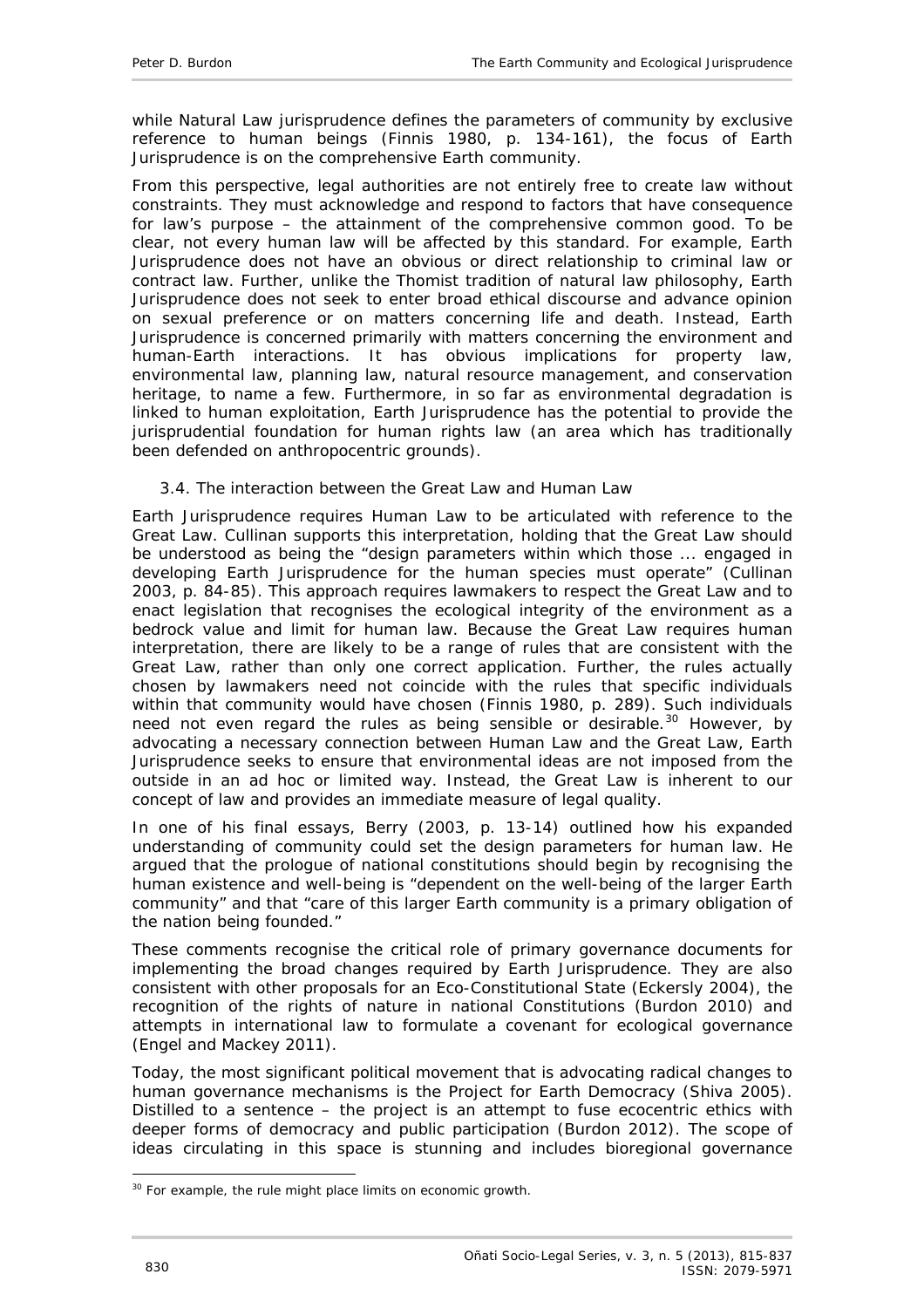(Plant *et al*. 2008) and methods of participatory democracy (Bookchin 2007). Arguably the most visible example of Earth Democracy is the International Earth Charter. The preamble to the charter reads:

To move forward we must recognise that in the midst of a magnificent diversity of cultures and life forms we are one human family and one Earth community with a common destiny. We must join together to bring forth a sustainable global society founded on respect for nature, universal human rights, economic justice and a culture of peace. We must join together to bring forth a sustainable global society founded on respect for nature, universal human rights, economic justice, and a culture of peace.<sup>[31](#page-16-0)</sup>

As described in the Charter, democracy is not an end in itself – it is a means for achieving social and environmental goals. Thus, the Charters positive affirmation of democratic ideals should not be confused with a general endorsement for existing States. As Bosselmann (2010, p. 92) notes: "Any attempt to find an example of successful governance for sustainability among existing states must fail. It simply does not exist."

While relatively new in its development, I contend that the Project of Earth Democracy has the potential to provide the positive law foundations for the theory of Earth Jurisprudence. However, their relationship must be viewed as being one of mutual support. As should be clear from the proceeding sections, Berry and other proponents of Earth Jurisprudence are articulating an alternative concept of law and seek to displace the narrow limits of legal positivism. They claim that the Great Law is prior to human law and is not something created by lawmakers. In this sense, the Great Law can be considered analogous to other fundamental principles such as liberty, equality and justice. While these ideals are considered to be the three pillars of western civilization, the Great law provides their foundation and supports the conditions under which they can thrive. As such, the Great law provides a standard through which to judge the legal quality of existing laws.

One concrete example of the relationship between the Great Law and Human Law can be seen in a statement made by former Vice President Al Gore in 2007. Gore stated: "I can't understand why there aren't rings of young people blocking bulldozers, and preventing them from constructing coal-fired power plants" (Leonard 2007). These comments were followed in a 2008 address to the Clinton Global Initiative: "If you're a young person looking at the future of this planet and looking at what is being done right now, and not done, I believe we have reached the state where it is time for civil disobedience to prevent the construction of new coal plants that do not have carbon capture and sequestration" (Nichols 2008). In the example raised by Gore, we can presume that the proponent in question has applied for and received the relevant legal permits and licenses to carry out construction of a coal plant. Consistent with other large-scale projects, there has likely been some form of community consultation, opportunity for public comment and negotiation with stakeholders. However, because of the known ecological damage caused by coal-fired power plants and the risk they pose to the long-term common good, Gore questions the legitimacy of the project. More than this, he expresses his dismay that individuals are not positively breaking the law to stop it.

To understand these comments for the purposes of the present argument, it is useful to refer once more to the Natural Law tradition. From this perspective, it is possible to interpret Gore's statements in (at least) three different ways. First, as saying that the law authorising the construction of a coal fired power plant has the potential to cause such great harm to the Earth community that there is no moral obligation to obey that law.  $32$  Secondly, that the law in question is not legally valid

<span id="page-16-1"></span><span id="page-16-0"></span><sup>&</sup>lt;sup>31</sup> Read the Earth Charter online at  $\frac{http://www.earthcharterination.org/}{http://www.earthcharterination.org/}.$ <br><sup>32</sup> While this is a legitimate interpretation of Gore's statement, it says nothing about the nature of law. It is also contrary to the goal of Earth Jurisprudence, which is to recognise the Great Law as being integral to law. Other adherents to Natural Law philosophy would similarly reject this 'moral reading', on the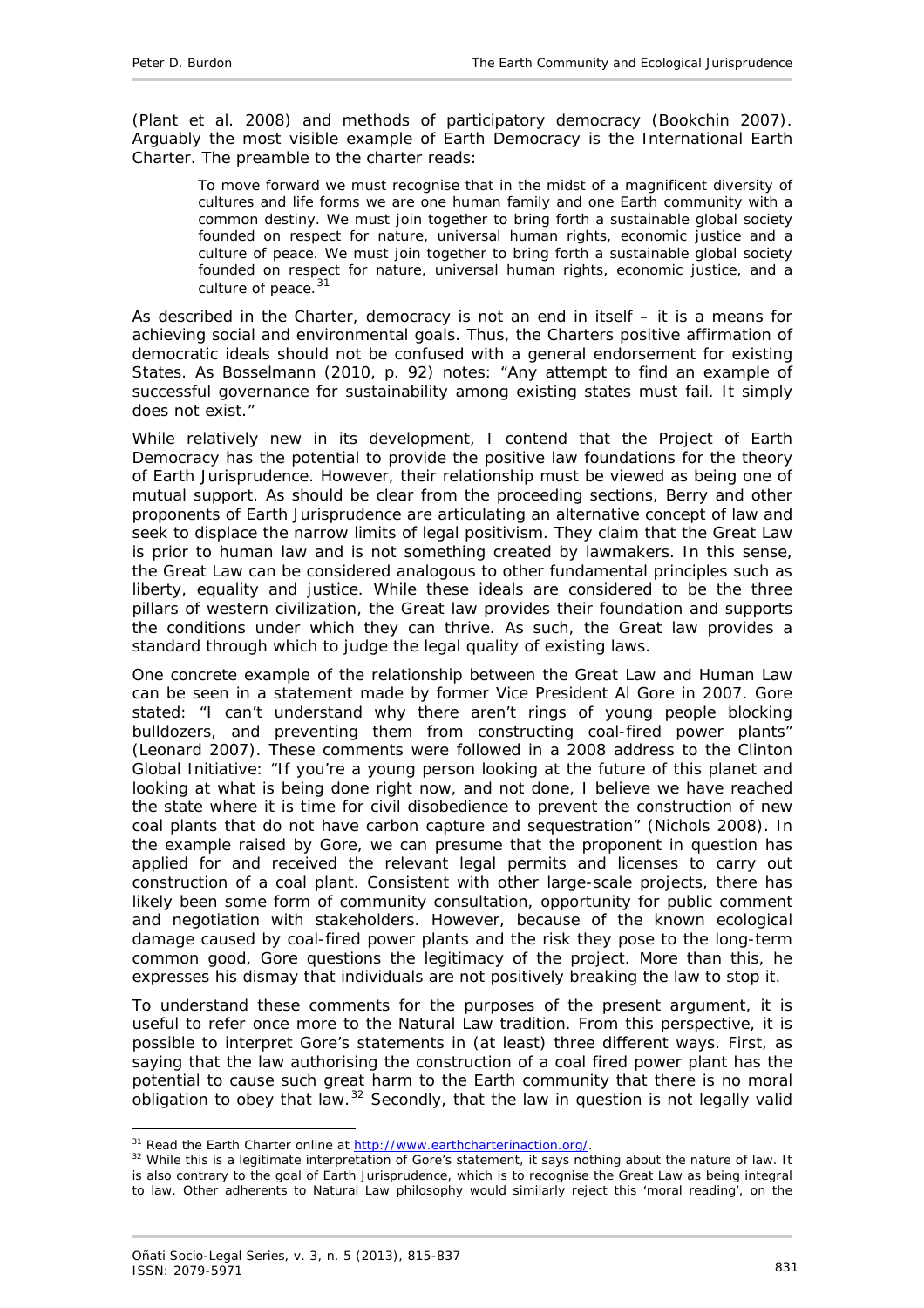<span id="page-17-0"></span>or that there is no law at all. Finally, that while the law is legally valid, it is not law in the true sense of the word. That is – because the law is strongly contrary to ecological integrity, it is defective as law. Mark C Murphy (2007, p. 44) elaborates on the use of the term defective:

To say that something is defective is to say that it belongs to a certain kind and there are certain standards of perfection that are internal to it (that are intrinsic to it, that necessarily belong to) members of that kind. To be an alarm clock just is, in part, to be the sort of thing that if it cannot sound an alarm when one wishes to be awakened, it is defective. But something can be an alarm clock even if it cannot sound an alarm: it might be broken, or poorly constructed, or whatever.

According to the third interpretation of Gore's statement, law has certain standards that are internal to it and a failure to meet these standards renders a purported law defective. Consistent with the purposive description of human law detailed above, it is the third interpretation that is advanced by Earth Jurisprudence. From this perspective, Earth Jurisprudence advocates a particular methodological approach. It suggests that theorising about law should not be a neutral exercise that is divorced from the broader context of our existence and which fails to have appropriate regard for the common good of the comprehensive Earth community.

#### **4. Conclusion**

In his final book Thomas Berry identified a 'Great Work' that lies before humankind. "The Great Work now" he writes "is to carry out the transition from a period of human devastation of the Earth to a period when humans would be present to the planet in a mutually beneficial manner" (Berry 1999, p. 3). Berry was under no illusion concerning the immensity of this task, nor its urgency. Indeed, reflecting on the present environmental crisis, he argues that perhaps the most 'valuable heritage' we can provide for future generations, is some indication of how this work can be fulfilled in an effective manner (Berry 1999, p. 7). This is not a task we have chosen for ourselves. However, Berry maintains that "[t]he nobility of our lives…depends upon the manner in which we come to understand and fulfil our assigned role" (1999, p. 7).

The analysis of environmental ethics and jurisprudence presented in this paper represents a modest contribution to this task. Indeed, by collapsing the rigid dichotomy between human beings and the environment, the concept of Earth community seeks to provide the foundations for a paradigm shift in law. As noted in the introduction, our concept of law is not fixed and static. It is fluid and bends to ontological and cultural evolutions. Thus, the Greeks understood law with reference to a universal logos; the Christians viewed the eternal law of God as the highest source of law and secular liberalism championed human beings as the highest source of authority. What Earth Jurisprudence requires is for the concept of law to shift once more to reflect the interconnectedness and mutual dependence of the entire Earth community – that the protection of this community is a prerequisite for human existence and should inform the law in much the same way as liberty, equality and justice. Indeed, if these principles are considered to be the three pillars of civilisation, the concept of Earth community provides their foundation and supports the conditions under which they thrive.

#### **Bibliography**

Angermeier, P., and Karr, J., 1994. Protecting Biotic Resources: Biological Integrity versus Biological Diversity as Policy Directives. *BioScience,* 44 (10), 690-697.

1

basis that it trivialises the natural law thesis. As Murphy observes, interpreting natural law as being a claim about the justifiability of disobeying unjust laws, "is excruciatingly uninteresting, a claim that almost everyone in the history of moral and political philosophy has accepted, and thus is not much worth discussing" (Murphy 2006, p. 10).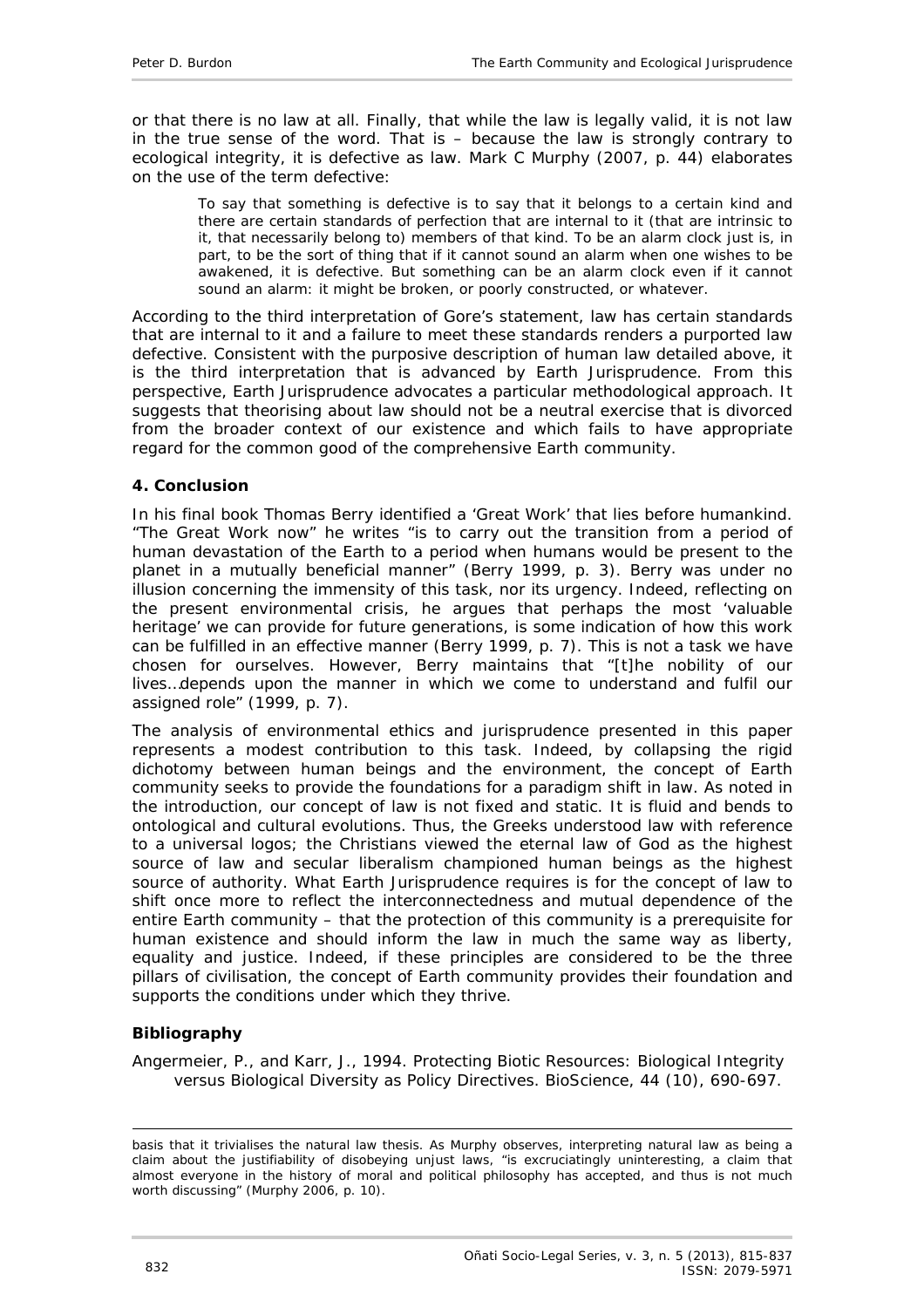- Aquinas, T., 1956. *Treatise on Law: Summa Theologica, Questions 90-97*. London: Gateway Editions.
- Armstrong, D., 1983. *What is a Law of Nature?* Cambridge University Press.
- Benyus, J., 2002. *Biomimicry: Innovation Inspired by Nature*. San Francisco: Harper Perennial.
- Berry, T., 1949. *The Historical Theory of Giambattista Vico.* New York: Catholic University Press.
- Berry, T., 1982. *The Dream of the Earth*. San Francisco: Sierra Club Books.
- Berry, T., 1989a. *Buddhism*. Chambersburg: Columbia University Press.
- Berry, T., 1989b. Seeking the True Meaning of Peace. *Foundation for Global Community Center for the Evolution of Culture*. Palo Alto. Brazil.
- Berry, T., 1990. The Spirituality of the Earth. *In*: C. Birch, W. Eakin, J.B. McDaniel, eds. *Liberating Life: Contemporary Approaches to Ecological Theology*. Oregon: Wipf and Stock, 151-158.
- Berry, T., 1992. *Religions of India*. Chambersburg: Columbia University Press.
- Berry, T., 1993. The Viable Human. *Re-vision,* 9 (2), 53.
- Berry, T., 1999a. *The Great Work: Our Way Into the Future.* New York: Bell Tower.
- Berry, T., 1999b. Foreword. *In*: A. M. Dalton. *A Theology for the Earth*: *The Contributions of Thomas Berry and Bernard Lonergan*. University of Ottawa Press.
- Berry, T., 2003a. Teilhard in the Ecological Age. *In*: A. Fabel, and D. St John, eds. *Teilhard in the 21st Century: The Emerging Spirit of the Earth*. New York: Orbis Books, 57-76.
- Berry, T., 2003b. Foreword. *In*: C. Cullinan. *Wild Law: A Manifesto for Earth Justice*. Totnes: Green Books.
- Berry, T., 2006. *Evening Thoughts: Reflecting on Earth as Sacred Community*. University of California Press.
- Beyleveld, D., and Brownsword, F., 1985. The Practical Difference Between Natural Law Theory and Legal Positivism. *Oxford Journal of Legal Studies*, 5 (1), 1-32.
- Bix, B., 1999-2000. On the Dividing Line Between Natural law Theory and Legal Positivism. *Notre Dame Law Review* [online]*,* 75 (5), 1613-1624. Available from: <http://scholarship.law.nd.edu/cgi/viewcontent.cgi?article=1612&context=ndlr>
- [Accessed 17 November 2013]. Blomley, N., 1994. *Law, Space and the Geographies of Power*. New York: Guilford Press.
- Boff, L., 1995. *Ecology and Liberation: A New Paradigm*. New York: Orbis Books.
- Bookchin, M., 1990. *Remaking Society: Pathways to a Green Future*. New York: Southend Press.
- Bookchin, M., 1996. *Urbanization Without Cities: The Rise and Decline of Citizenship*. Sydney: Black Rose Books.
- Bookchin, M., 1999. *Anarchism, Marxism and the Future of the Left: Interviews and Essays, 1993-1998*. California: AK Press.
- Bookchin, M., 2005. *The Ecology of Freedom: The Emergence and Dissolution of Hierarchy*. California: AK Press.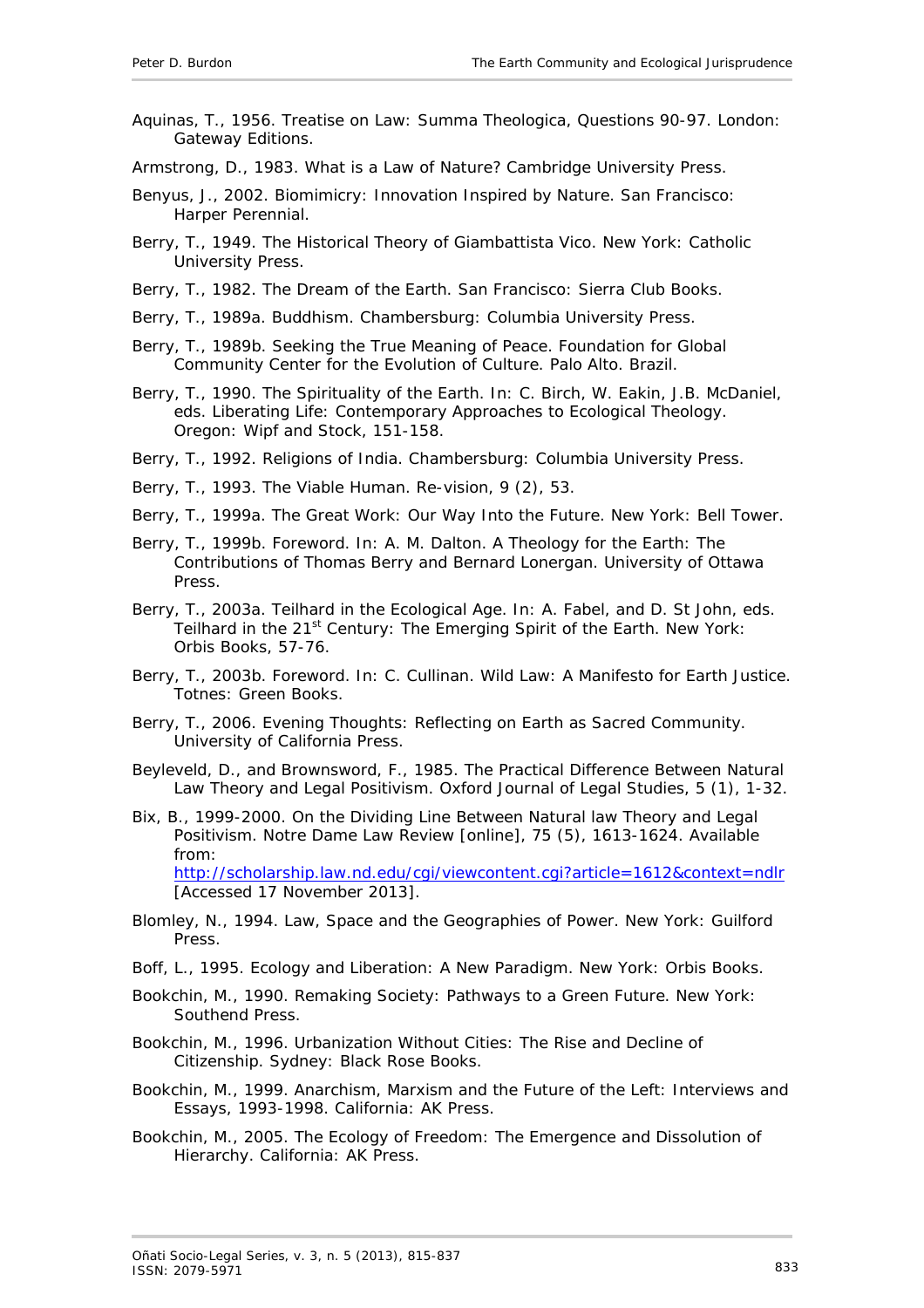- Bookchin, M., and Foreman, D., 1991. *Defending The Earth*. New York: Southend Press.
- Bosselmann, K., 1995. *When Two Worlds Collide: Society and Ecology*. Tennessee: RSVP.
- Bosselmann, K., 2010. Earth Democracy: Institutionalizing Sustainability and Ecological Integrity. *In*: J. Engel, L. Westra, and K. Bosselmann, eds. *Democracy, Ecological Integrity and International Law*. Newcastle: Cambridge Scholars Publishing, 319-330.
- Burdon, P.D., 2010. The Rights of Nature: Reconsidered. *Australian Humanities Review*, 49, 69-89. Available from:<http://ssrn.com/abstract=1709015> [Accessed 15 November 2013].
- Burdon, P.D., 2013. The Project of Earth Democracy. *In*: L. Westra, P. Taylor, and A. Michelot. *Confronting Collapse: What Agencies, Institutions and Strategies Are Needed for a Better World? How to Achieve Environmental Justice?* London: Routledge.
- Chardin, P.T. de, 1956. *The Phenomenon of Man*. Glasgow: William Collins Sons and Co.
- Christ, C., 1979. Why Women Need the Goddess. *In*: C. Chris, and J. Plaskow, eds*. Women Rising: A Feminist Reader in Religion*. San Francisco: HarperOne.
- Code, L., 2006. *Ecological Thinking: The Politics of Epistemic Location*. Oxford University Press.
- Cohen, G., 1978. *Karl Marx's Theory of History: A Defence*. Princeton University Press.
- Coyle, S., and Morrow, K., 2004. *The Philosophical Foundations of Environmental Law*. Oxford University Press.
- Crutzen, P., and Stroermer, E., 2000. The Anthropocene. *Global Change Newsletter*, 41, 17-18.
- Cullinan, C., 2003. *Wild Law: A Manifesto for Earth Justice*. Totnes: Green Books.
- Cullinan, C., 2011. A History of Wild Law. *In*: P.D. Burdon, ed. *Exploring Wild Law: The Philosophy of Earth Jurisprudence*. Adelaide: Wakefield Press.
- Dalton, A.M., 1999. *A Theology for the Earth: The Contributions of Thomas Berry and Bernard Lonergan*. University of Ottawa Press.
- Davies, M., 2008. *Asking the Law Question*. 3rd ed. Sydney: Law Book Co of Australasia.
- Diamond, J., 2005. *Guns, Germs, and Steel: The Fates of Human Societies*. New York: WW Norton and Company.
- Dretske, F., 1998. The Laws of Nature. *In*: M. Curd, and J. Cover, eds. *Philosophy of Science, The Central Issue*s. New York: WW Norton and Company.
- Eckersley, R., 2004. *The Green State: Rethinking Democracy and Sovereignty*. Boston: MIT Press.
- Engel, J, 2010. Contesting Democracy. *In*: J. Engel, L. Westra, and K. Bosselmann. *Democracy, Ecological Integrity and International Law*. Cambridge Scholars Publishing, 26-40.
- Engel, J., and Mackey, B. 2011. The Earth Charter, Covenants, and Earth Jurisprudence. *In*: P. Burdon, ed. *Exploring Wild Law: The Philosophy of Earth Jurisprudence*. Adelaide: Wakefield Press, 313-323.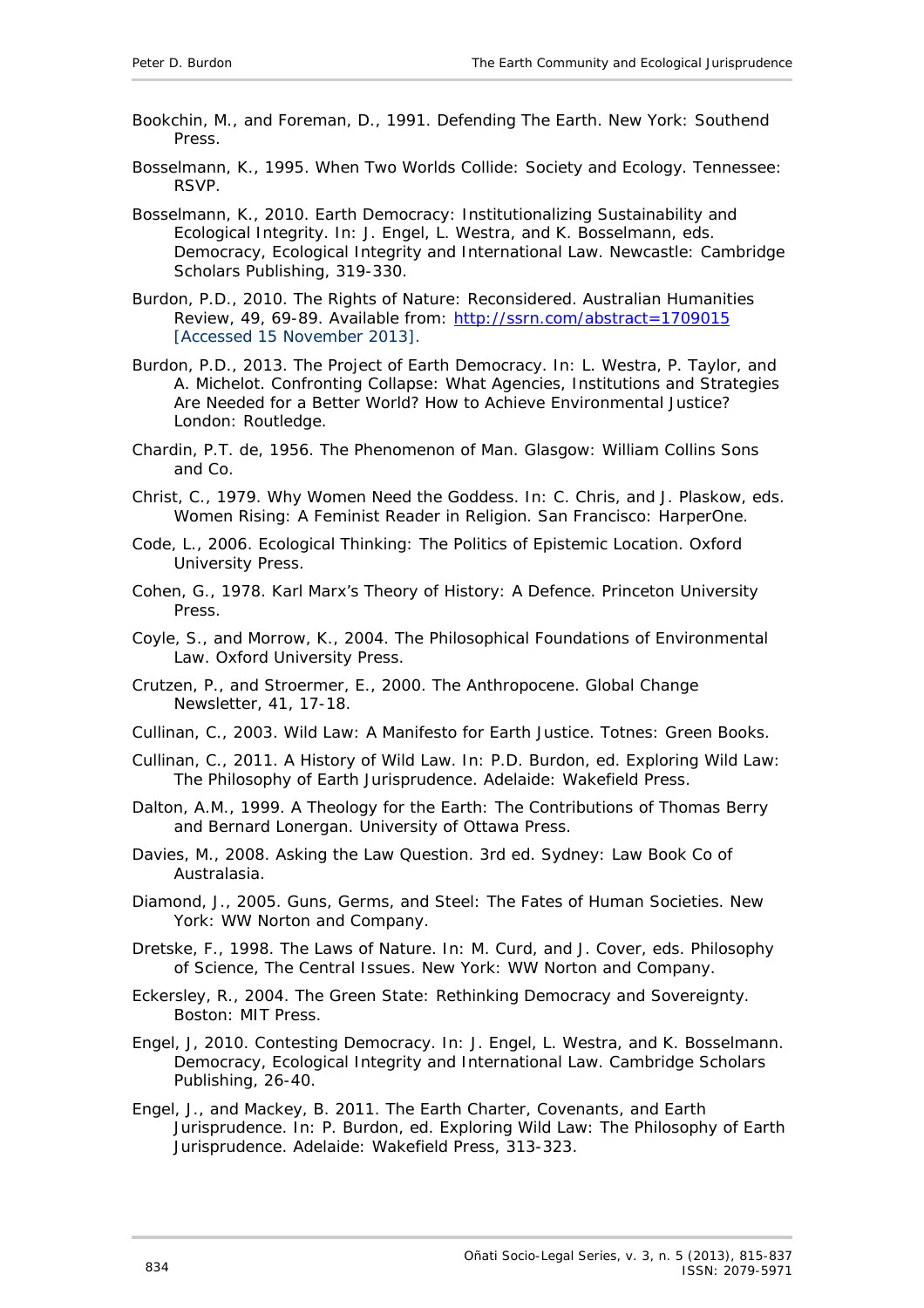- Esbjörn-Hargens, S., 2011. Ecological Interiority: Thomas Berry's Integral Ecological Legacy. *In*: E. Laszlo, and A. Combs, eds. *Thomas Berry Dreamer of the Earth*. Vermont: Inner Traditions, 92-104.
- Evernden, N., 1992. *The Social Creation of Nature*. Baltimore: The Johns Hopkins University Press.
- Evernden, N., 1993. *The Natural Alien: Humankind and the Environment*. University of Toronto Press.
- Finnis, J., 1980. *Natural Law and Natural Rights*. Oxford University Press.
- Finnis, J., 1996. The Truth in Legal Positivism. *In*: R. George, ed. *The Autonomy of Law: Essays in Legal Positivism*. Oxford University Press, 195-214.
- Fox, M., 2011. Some Thoughts on Thomas Berry's Contributions to the Western Spiritual Tradition. *In*: E. Laszlo, and A. Combs, eds. *Thomas Berry Dreamer of the Earth*. Vermont: Inner Traditions, 16-31.
- Freeman, M., 2008*. Lloyds Introduction to Jurisprudence*. London: Thomson Reuters.
- Fuller, L., 1956. Human Purpose and Natural Law. *Journal of Philosophy*, 53 (22), 697-705.
- Fuller, L., 1964. *The Morality of Law*. Yale University Press.
- Graham, N., 2011. *Lawscape: Property, Environment, Law*. London: Routledge.
- Grisez, G., 1965. The First Principle of Practical Reason: A commentary on the Summa Theologica, 1-2, Question 94, article 2. *Natural Law Forum*, 10, 168- 201.
- Hall, K., and Karsten, P., 2009. *The Magic Mirror: Law in American History*. Oxford University Press.
- Harris, J., 2004. *Legal Philosophies*. Oxford University Press.
- Harvey, D., 2006. *A Brief History of Neoliberalism*. Oxford University Press.
- Harvey, D., 2010. *A Companion to Marx's Capital*. New York: Verso.
- Hawken, P., 2007. *Blessed Unrest: How the Largest Social Movement in the World Came into Being and Why No One Saw it Coming*. New York: Viking.
- Heidegger, M., 1982. *The Question Concerning Technology, and Other Essays*. San Francisco: Harper Torchbooks.
- Holloway, J., 2002. *Change the World Without Taking Power*. Melbourne: Pluto Press.
- Hooker, C.A., 2005. Laws, Natural. *In*: E. Craig, ed. *The Shorter Routledge Encyclopedia of Philosophy*. London: Routledge.
- Jonas, H., 1984. *The Imperative of Responsibility: In Search of an Ethics for the Technological Age*. University Of Chicago Press.
- Karr, J., 1996. Ecological Integrity and Ecological Health are not the Same. *In*: P. Schulze, ed. *Engineering Within Ecological Constraints*. Georgia: National Academy Press.
- Karr, J., and Chu, E., 1999. *Restoring Life in Running Waters*. Washington: Island Press.
- Kimbrell, A., 2008. Halting the Global Meltdown, Can Environmental Law Play a Role? *Environmental Law and Management*, 20, 64-70.
- Klein, N., 2008. *The Shock Doctrine: The Rise of Disaster Capitalism*. Sydney: Picador.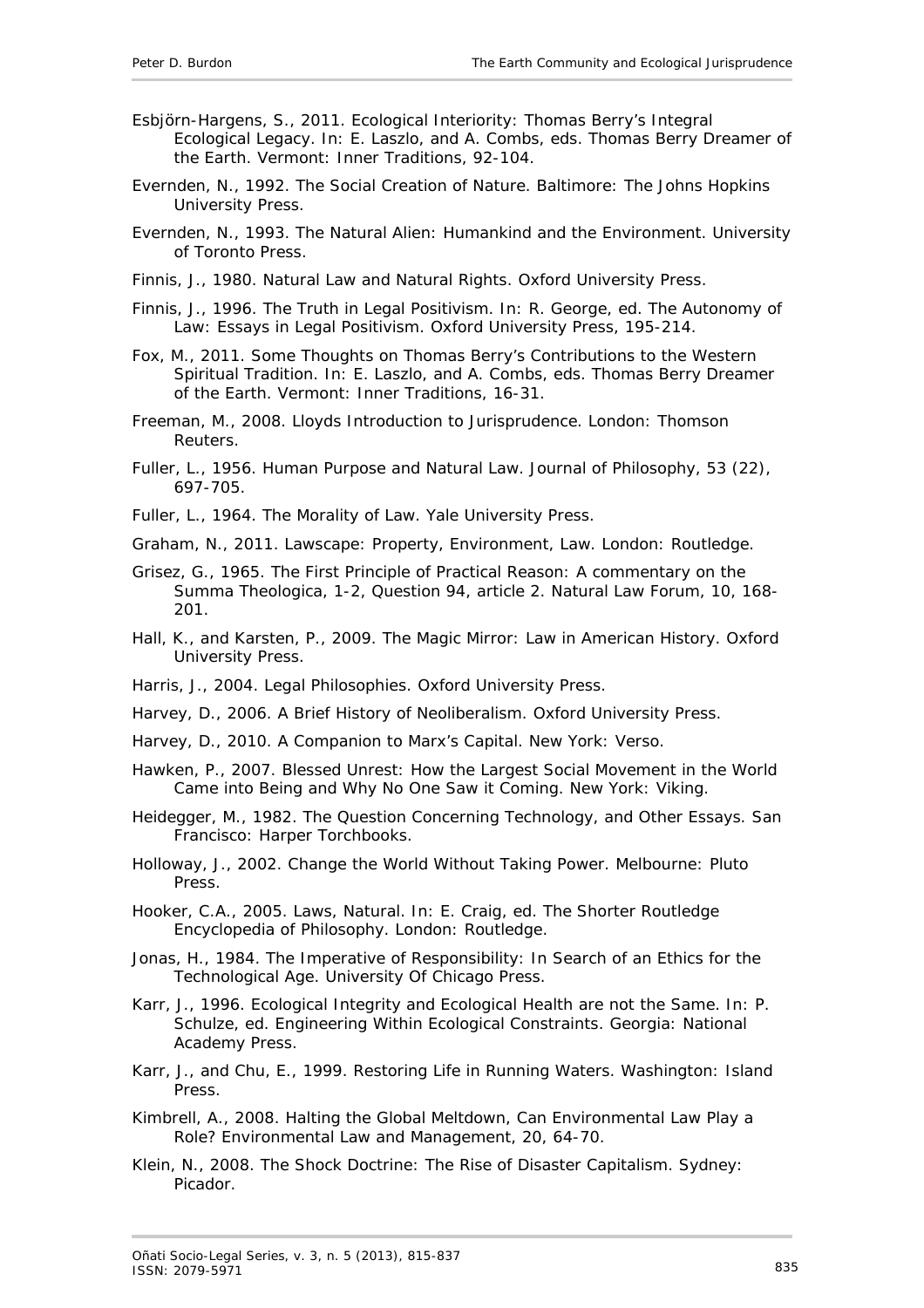- Lametti, D., 1998. Property and (Perhaps) Justice. A Review Article of James W. Harris, Property and Justice and James E. Penner, The Idea of Property in Law. *McGill Law Journal*, 43 (2), 663-728. Available from: <http://lawjournal.mcgill.ca/userfiles/other/2495760-43.Lametti.pdf> [Accessed 15 July 2013].
- Leonard, M., 2007. Al Gore Calling for Direct Action Against Coal. *The Understory* [online]. Available from: [http://understory.ran.org/2007/08/16/al-gore](http://understory.ran.org/2007/08/16/al-gore-calling-for-direct-action-against-coal/)[calling-for-direct-action-against-coal/](http://understory.ran.org/2007/08/16/al-gore-calling-for-direct-action-against-coal/) [Accessed 21 February 2008]
- Leopold, A., 1999. *A Sand County Almanac: Essays on Conservation from Round River*. New York: Ballantine Books.
- Lyon, P., 2011. Extracting Norms From Nature: A Biogenic Approach to Ethics. *In:* P.D. Burdon. *Exploring Wild Law: The Philosophy of Earth Jurisprudence*. Wakefield Press: Adelaide, 137-145.
- MacCormick, N., 1992. Natural Law and the Separation of Law and Morals. *In*: R. George. *Natural Law Theory: Contemporary Essays*. Oxford: Clarendon Press, 105-133.
- Marx, K., 1978. The German Ideology. *In:* R. Tucker. *The Marx-Engels Reader*. New York: WW Norton and Company.
- Marx, K., 1990. *Capital Volume One*. Sydney: Penguin Books.
- Marx, K., and Engels, F., 1879. *Strategy and Tactics of the Class Struggle* [online]. Available from: <http://www.marxists.org/archive/marx/works/1879/09/17.htm> [Accessed 2 November 2011].
- Mattews, F., 1991. *The Ecological Self*. New York: Barnes and Noble.
- McInerny, R., 1956. Foreword. *In*: T. Aquinas. *Treatise on Law: Summa Theologica, Questions 90-97*. London: Gateway Editions.
- McInerny, R., 1998. *Thomas Aquinas: Selected Writings*. University of Notre Dame Press.
- Murphy, M., 2006. *Natural law in Jurisprudence and Politics*. Cambridge University Press.
- Murphy, M., 2007. *Philosophies of Law*. Stafford: Wiley-Blackwell.
- Næss, A., 1973. The Shallow and the Deep, Long Range Ecology Movements. *Inquiry*, 16, 95-100.
- Nichols, M,. 2008. Gore Urges Civil Disobedience to Stop Coal Plants. *Reuters* [online] Available from: [http://uk.reuters.com/paper/idUKTRE48N7AA20080924](http://uk.reuters.com/article/idUKTRE48N7AA20080924) [Accessed 21 February 2008].
- Noss, R., 1992. The Wildlands Project: Land Conservation Strategy. *Wild Earth*, special issue, 10-25.

Pashukanis, E., 1989. *Law and Marxism: A General Theory*. New York: Pluto Press.

- Plant, C., 1990. *Home! A Bioregional Reader*. Vancouver: New Society Publishers.
- Plotkin, B., 2011. Inscendence the Key to the Great Work of our Time. *In*: E. Laszlo, and A. Combs, eds. *Thomas Berry Dreamer of the Earth*. Vermont: Inner Traditions.
- Rolston, H., 1989. *Philosophy Gone Wild*. New York: Prometheus Books
- Rosen, L., 2008*. Law as Culture: An Invitation*. Princeton University Press.